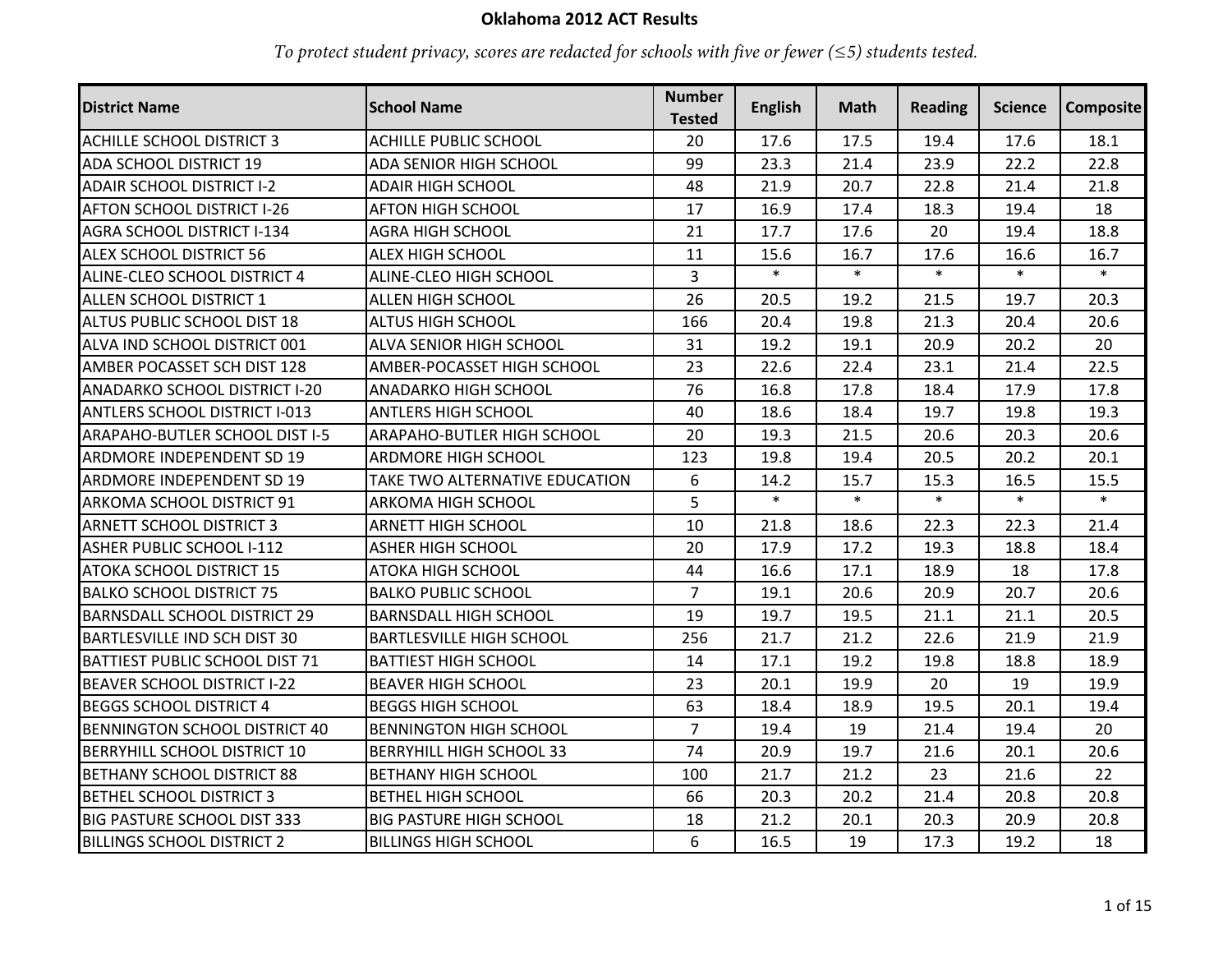| <b>District Name</b>                 | <b>School Name</b>                    | <b>Number</b><br><b>Tested</b> | <b>English</b> | Math   | <b>Reading</b> | Science | <b>Composite</b> |
|--------------------------------------|---------------------------------------|--------------------------------|----------------|--------|----------------|---------|------------------|
| <b>BINGER-ONEY SCHOOL DIST I-168</b> | <b>BINGER ONEY HIGH SCHOOL</b>        | 17                             | 19.9           | 18.3   | 21.2           | 17.6    | 19.4             |
| <b>BIXBY SCHOOL DISTRICT 4</b>       | <b>BIXBY HIGH SCHOOL</b>              | 227                            | 22.2           | 21.5   | 22.7           | 21.5    | 22.1             |
| <b>BLACKWELL IND SCHOOL DIST 45</b>  | <b>BLACKWELL HIGH SCHOOL</b>          | 52                             | 18.4           | 18.9   | 20.9           | 20      | 19.7             |
| <b>BLAIR SCHOOL DISTRICT 54</b>      | <b>BLAIR SCHOOL</b>                   | 14                             | 17.1           | 17.9   | 19.3           | 17.6    | 18               |
| <b>BLANCHARD SCHOOL DISTRICT 29</b>  | <b>BLANCHARD HIGH SCHOOL</b>          | 94                             | 21.9           | 21.1   | 21.9           | 21.8    | 21.8             |
| <b>BLUEJACKET SCHOOL DISTRICT 20</b> | <b>BLUEJACKET HIGH SCHOOL</b>         | 5                              | $\ast$         | $\ast$ | $\ast$         | $\ast$  | $\ast$           |
| <b>BOISE CITY SCHOOL DIST I-2</b>    | <b>BOISE CITY HIGH SCHOOL</b>         | 11                             | 20.6           | 20.2   | 20.2           | 20.3    | 20.5             |
| <b>BOKOSHE SCHOOL DISTRICT 26</b>    | <b>BOKOSHE HIGH SCHOOL</b>            | 14                             | 16.9           | 16.1   | 18.8           | 16.7    | 17.2             |
| BOONE-APACHE IND SCH DIST 56         | APACHE HIGH SCHOOL                    | 21                             | 18             | 17.7   | 20.6           | 18.8    | 19               |
| <b>BOSWELL SCHOOL DISTRICT I-001</b> | <b>BOSWELL HIGH SCHOOL</b>            | 8                              | 17.9           | 20.4   | 20.9           | 18.4    | 19.5             |
| <b>BOWLEGS SCHOOL DISTRICT 3</b>     | <b>BOWLEGS HIGH SCHOOL</b>            | 11                             | 15.8           | 16     | 16.2           | 17.9    | 16.5             |
| <b>BRAGGS SCHOOL DISTRICT I-46</b>   | <b>BRAGGS HIGH SCHOOL</b>             | 11                             | 16.3           | 16.7   | 18.2           | 18.4    | 17.5             |
| <b>BRAY-DOYLE SCHOOL DISTRICT 42</b> | <b>BRAY-DOYLE HIGH SCHOOL</b>         | 11                             | 17.8           | 18.5   | 19.1           | 19.2    | 18.7             |
| <b>BRIDGE CREEK SCHOOL DIST 95</b>   | <b>BRIDGE CREEK HIGH SCHOOL</b>       | 64                             | 20.2           | 18.4   | 21.5           | 19.9    | 20.2             |
| <b>BRISTOW IND SCHOOL DISTRICT</b>   | <b>BRISTOW SENIOR HIGH SCHOOL</b>     | 68                             | 19.1           | 18.3   | 20.5           | 19.7    | 19.5             |
| <b>BROKEN ARROW SCHOOL DISTRICT</b>  | <b>BROKEN ARROW HIGH SCHOOL</b>       | 716                            | 21.3           | 21.2   | 22.4           | 21.6    | 21.8             |
| <b>BROKEN ARROW SCHOOL DISTRICT</b>  | <b>NORTH INTERMEDIATE HIGH SCHOOL</b> | $\overline{3}$                 | $\ast$         | $\ast$ | $\ast$         | $\ast$  | $\ast$           |
| <b>BROKEN ARROW SCHOOL DISTRICT</b>  | <b>SOUTH INTERMEDIATE HIGH SCHOOL</b> | 5                              | $\ast$         | $\ast$ | $\ast$         | $\ast$  | $\ast$           |
| <b>BROKEN BOW SCHOOL DISTRICT 74</b> | <b>BROKEN BOW HIGH SCHOOL</b>         | 87                             | 18.6           | 17.5   | 19.9           | 19.7    | 19.1             |
| BUFFALO SCHOOL DISTRICT 4            | <b>BUFFALO HIGH SCHOOL</b>            | 13                             | 19.3           | 20.2   | 21.6           | 20.2    | 20.5             |
| <b>BUFFALO VALLEY SCHOOL DIST 3</b>  | <b>BUFFALO VALLEY HIGH SCHOOL</b>     | $\overline{4}$                 | $\ast$         | $\ast$ | $\ast$         | $\ast$  | $\ast$           |
| <b>BURLINGTON SCHOOL DISTRICT 1</b>  | <b>BURLINGTON PUBLIC SCHOOL</b>       | 12                             | 22.4           | 19.9   | 23.3           | 21.6    | 21.8             |
| <b>BURNS FLAT-DILL CITY SCH DIST</b> | <b>BURNS FLAT-DILL CITY</b>           | 28                             | 19.9           | 20.1   | 20.6           | 19.6    | 20.3             |
| <b>BUTNER SCHOOL DISTRICT 15</b>     | <b>BUTNER HIGH SCHOOL</b>             | $\overline{3}$                 | $\ast$         | $\ast$ | $\ast$         | $\ast$  | $\ast$           |
| BYNG SCHOOL DISTRICT 16              | <b>BYNG HIGH SCHOOL</b>               | 67                             | 21.3           | 20.4   | 21.8           | 21.1    | 21.3             |
| <b>CACHE SCHOOL DISTRICT 1</b>       | <b>CACHE HIGH SCHOOL</b>              | 80                             | 20.5           | 19.3   | 21.6           | 20.7    | 20.7             |
| <b>CADDO SCHOOL DISTRICT 5</b>       | <b>CADDO HIGH SCHOOL</b>              | 18                             | 18.3           | 17.5   | 19.8           | 19.7    | 18.8             |
| <b>CALERA SCHOOL DISTRICT 48</b>     | <b>CALERA HIGH SCHOOL</b>             | 32                             | 18.3           | 17.7   | 17.1           | 18.4    | 17.9             |
| <b>CALUMET SCHOOL DISTRICT 76</b>    | <b>CALUMET HIGH SCHOOL</b>            | 11                             | 20.3           | 18.1   | 20.9           | 19.8    | 19.8             |
| <b>CALVIN SCHOOL DISTRICT 48</b>     | <b>CALVIN HIGH SCHOOL</b>             | $\overline{3}$                 | $\ast$         | $\ast$ | $\ast$         | $\ast$  | $\ast$           |
| <b>CAMERON IND SCHOOL DIST 17</b>    | <b>CAMERON HIGH SCHOOL</b>            | 23                             | 19.8           | 18.8   | 19.5           | 19.4    | 19.5             |
| <b>CANADIAN SCHOOL DISTRICT I-2</b>  | <b>CANADIAN HIGH SCHOOL</b>           | 15                             | 20.7           | 19.3   | 20             | 20      | 20.2             |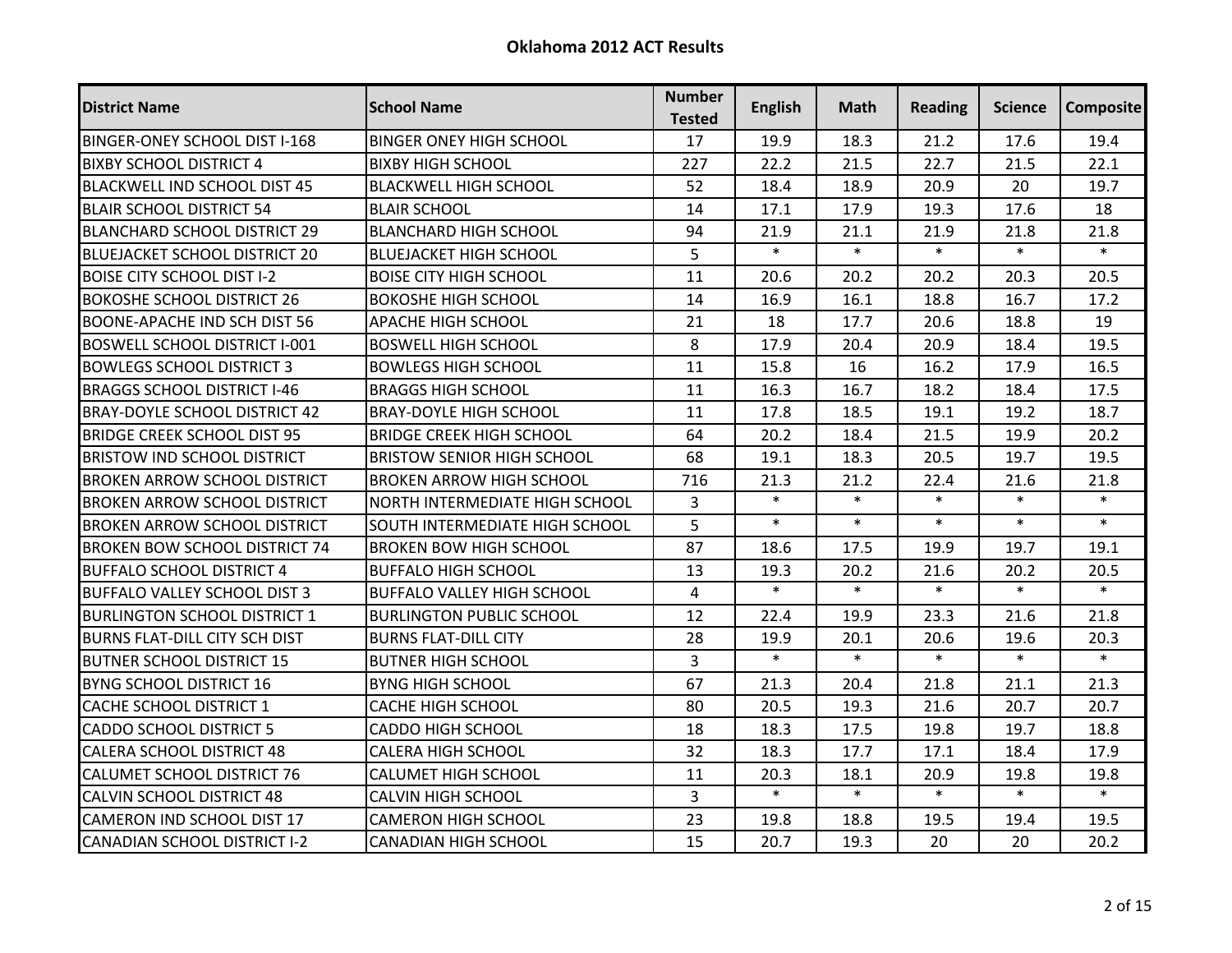| <b>District Name</b>                  | <b>School Name</b>                 | <b>Number</b><br><b>Tested</b> | <b>English</b> | Math   | <b>Reading</b> | Science | <b>Composite</b> |
|---------------------------------------|------------------------------------|--------------------------------|----------------|--------|----------------|---------|------------------|
| <b>CANEY SCHOOL DISTRICT 26</b>       | <b>CANEY HIGH SCHOOL</b>           | 14                             | 18             | 16.5   | 18.5           | 17.8    | 17.8             |
| <b>CANEY VALLEY SCHOOL DIST 18</b>    | <b>CANEY VALLEY HIGH SCHOOL</b>    | 49                             | 18.2           | 20.4   | 20.8           | 21      | 20.3             |
| <b>CANTON SCHOOL DISTRICT I-105</b>   | <b>CANTON HIGH SCHOOL</b>          | 19                             | 17.9           | 18.1   | 20.6           | 19.4    | 19.1             |
| <b>CANUTE SCHOOL DISTRICT 11</b>      | <b>CANUTE HIGH SCHOOL</b>          | 10                             | 15.7           | 17.1   | 18.3           | 18.5    | 17.5             |
| <b>CARNEGIE SCHOOL DISTRICT 33</b>    | <b>CARNEGIE HIGH SCHOOL</b>        | 28                             | 17.8           | 18.1   | 18.4           | 19      | 18.4             |
| <b>CARNEY SCHOOL DISTRICT 105</b>     | <b>CARNEY HIGH SCHOOL</b>          | $\overline{2}$                 | $\ast$         | $\ast$ | $\ast$         | $\ast$  | $\ast$           |
| <b>CASHION SCHOOL DIST I-89</b>       | <b>CASHION HIGH SCHOOL</b>         | 22                             | 20.4           | 20.9   | 23.4           | 21.7    | 21.7             |
| <b>CATOOSA PUBLIC SCHOOLS</b>         | <b>CATOOSA HIGH SCHOOL</b>         | 103                            | 19.8           | 19.1   | 20.8           | 20.1    | 20               |
| <b>CAVE SPRINGS SCH DIST I-30</b>     | <b>CAVE SPRINGS PUBLIC SCHOOL</b>  | $\overline{7}$                 | 12             | 15.1   | 15.4           | 16.1    | 14.9             |
| CEMENT SCHOOL DISTRICT 160            | <b>CEMENT HIGH SCHOOL</b>          | 5                              | $\ast$         | $\ast$ | $\ast$         | $\ast$  | $\ast$           |
| <b>CENTRAL HIGH SCHOOL DIST 34</b>    | <b>CENTRAL HIGH SCHOOL</b>         | 18                             | 20.4           | 19.6   | 21.4           | 20.8    | 20.6             |
| CENTRAL IND SCHOOL DISTRICT 7         | <b>CENTRAL HIGH SCHOOL</b>         | 31                             | 18.7           | 18.5   | 19.2           | 19.3    | 19.1             |
| <b>CENTRAL OKLAHOMA TECH DIST 3</b>   | CENTRAL TECH CTR HS-DRUMRIGHT      | $\mathbf{1}$                   | $\ast$         | $\ast$ | $\ast$         | $\ast$  | $\ast$           |
| <b>CHANDLER SCHOOL DISTRICT 1</b>     | <b>CHANDLER HIGH SCHOOL</b>        | 57                             | 19.2           | 21.6   | 21.4           | 20.7    | 20.8             |
| CHATTANOOGA SCHOOL DIST I-132         | <b>CHATTANOOGA HIGH SCHOOL</b>     | 21                             | 22.1           | 21.6   | 22.7           | 22.6    | 22.4             |
| CHECOTAH SCHOOL DISTRICT 19           | CHECOTAH HIGH SCHOOL               | 62                             | 19.5           | 18.6   | 19.7           | 18.9    | 19.3             |
| <b>CHELSEA SCHOOL DISTRICT 3</b>      | CHELSEA HIGH SCHOOL                | 35                             | 17.5           | 17.3   | 18.3           | 19      | 18.1             |
| <b>CHEROKEE SCHOOL DISTRICT I-46</b>  | <b>CHEROKEE SENIOR HIGH SCHOOL</b> | 12                             | 17.5           | 20.8   | 19.8           | 19.3    | 19.5             |
| <b>CHEYENNE SCHOOL DIST 7</b>         | <b>CHEYENNE HIGH SCHOOL</b>        | 9                              | 21.2           | 21.4   | 22.1           | 20.4    | 21.3             |
| CHICKASHA SCHOOL DISTRICT 1           | CHICKASHA HIGH SCHOOL              | 99                             | 19.9           | 20.1   | 21.5           | 21.1    | 20.7             |
| <b>CHISHOLM SCHOOL DISTRICT</b>       | <b>CHISHOLM HIGH SCHOOL</b>        | 36                             | 21.1           | 21.6   | 21.9           | 21.7    | 21.7             |
| <b>CHOCTAW-NICOMA PARK SCH DIST</b>   | <b>CHOCTAW HIGH SCHOOL</b>         | 233                            | 21.1           | 20.3   | 22.1           | 21.2    | 21.3             |
| <b>CHOUTEAU-MAZIE SCHOOL DISTRICT</b> | <b>CHOUTEAU HIGH SCHOOL</b>        | 29                             | 18.6           | 18.1   | 19.7           | 19.4    | 19.2             |
| <b>CIMARRON SCHOOL DISTRICT</b>       | <b>CIMARRON HIGH SCHOOL</b>        | 15                             | 20.6           | 21.1   | 19.7           | 20.4    | 20.5             |
| <b>CLAREMORE SCHOOL DISTRICT</b>      | <b>ALTERNATIVE LEARNING</b>        | $\overline{2}$                 | $\ast$         | $\ast$ | $\ast$         | $\ast$  | $\ast$           |
| <b>CLAREMORE SCHOOL DISTRICT</b>      | <b>CLAREMORE HIGH SCHOOL</b>       | 177                            | 21.8           | 20.2   | 22.6           | 21.4    | 21.6             |
| <b>CLAYTON SCHOOL DISTRICT 10</b>     | <b>CLAYTON PUBLIC SCHOOL</b>       | 14                             | 18.2           | 16.7   | 20.9           | 18.2    | 18.6             |
| <b>CLEVELAND SCHOOL DISTRICT 6</b>    | <b>CLEVELAND HIGH SCHOOL</b>       | 75                             | 19.9           | 19.7   | 20.9           | 19.9    | 20.3             |
| <b>CLINTON SCHOOL DISTRICT 99</b>     | <b>CLINTON HIGH SCHOOL</b>         | 80                             | 17.9           | 19     | 19             | 19      | 18.9             |
| <b>COALGATE SCHOOL DISTRICT I-1</b>   | <b>COALGATE HIGH SCHOOL</b>        | 44                             | 19.3           | 19     | 21.1           | 19.5    | 19.9             |
| <b>COLBERT SCHOOL DISTRICT I-4</b>    | <b>COLBERT HIGH SCHOOL</b>         | 27                             | 19             | 18.1   | 20.3           | 19      | 19.1             |
| <b>COLCORD SCHOOL DISTRICT 4</b>      | <b>COLCORD HIGH SCHOOL</b>         | 27                             | 18.4           | 17.1   | 19.8           | 18.4    | 18.6             |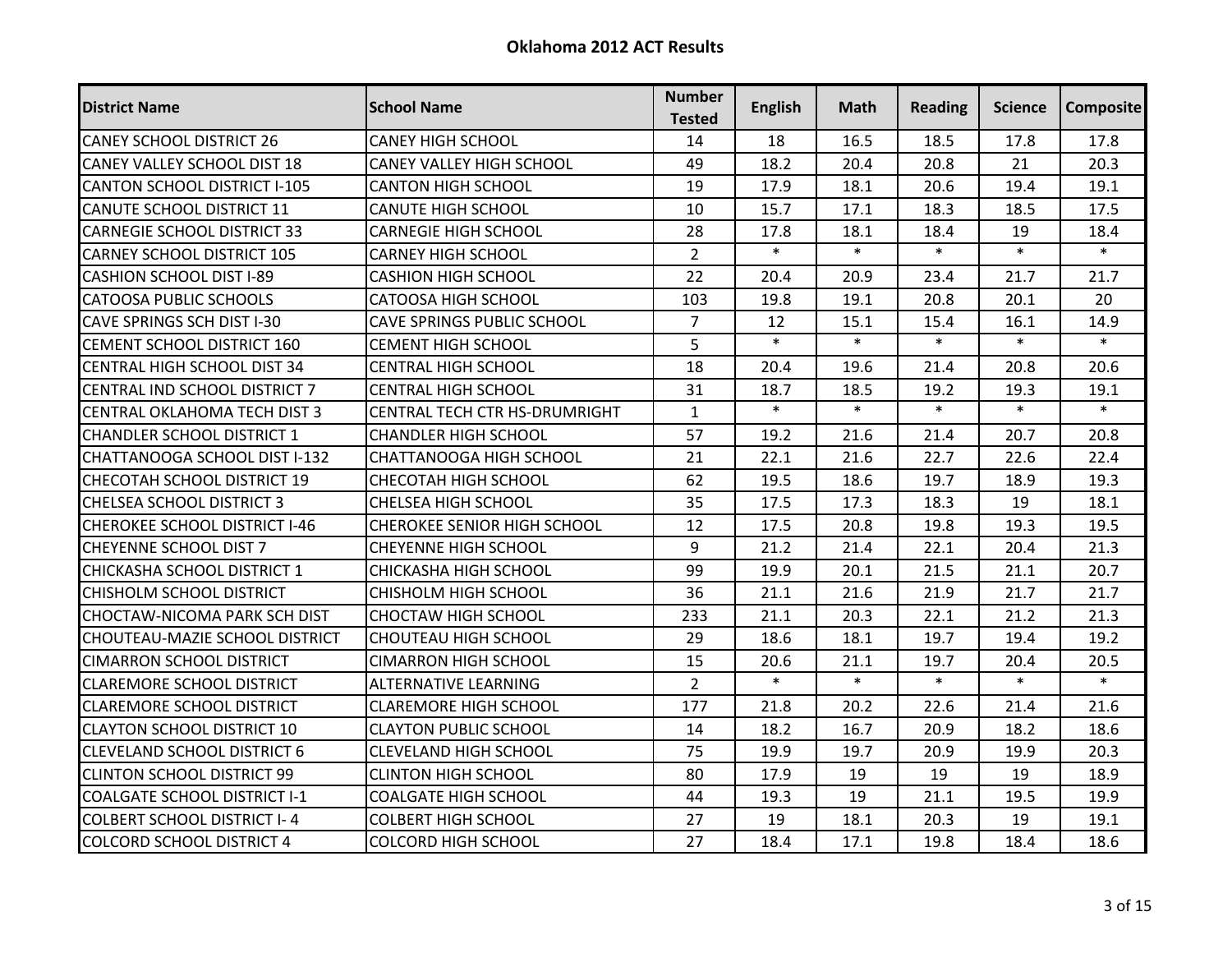| <b>District Name</b>                  | <b>School Name</b>                   | <b>Number</b><br><b>Tested</b> | <b>English</b> | Math   | <b>Reading</b> | Science | <b>Composite</b> |
|---------------------------------------|--------------------------------------|--------------------------------|----------------|--------|----------------|---------|------------------|
| <b>COLEMAN SCHOOL DISTRICT 35</b>     | <b>COLEMAN HIGH SCHOOL</b>           | 10                             | 20.1           | 19.3   | 21.8           | 20.3    | 20.6             |
| <b>COLLINSVILLE SCHOOL DIST I-006</b> | <b>COLLINSVILLE HIGH SCHOOL</b>      | 106                            | 20             | 20.2   | 21.1           | 20.8    | 20.7             |
| <b>COMANCHE SCHOOL DISTRICT 2</b>     | <b>COMANCHE HIGH SCHOOL</b>          | 46                             | 18.4           | 17.8   | 19.4           | 18.6    | 18.7             |
| <b>COMMERCE SCHOOL DISTRICT I-18</b>  | <b>COMMERCE HIGH SCHOOL</b>          | 28                             | 18.1           | 18.3   | 20             | 19.9    | 19               |
| <b>COPAN SCHOOL DISTRICT 4</b>        | <b>COPAN HIGH SCHOOL</b>             | 16                             | 18.3           | 17.8   | 20.3           | 20.4    | 19.4             |
| <b>CORDELL SCHOOL DISTRICT 78</b>     | <b>CORDELL HIGH SCHOOL</b>           | 34                             | 21.5           | 20.2   | 21.7           | 21.3    | 21.4             |
| <b>COVINGTON-DOUGLAS SCH DIST 194</b> | <b>COVINGTON-DOUGLAS HIGH SCHOOL</b> | 21                             | 18.9           | 18.7   | 19.4           | 20.2    | 19.3             |
| <b>COWETA SCHOOL DISTRICT I-17</b>    | <b>COWETA HIGH SCHOOL</b>            | 153                            | 20.8           | 19.7   | 21.6           | 20.6    | 20.8             |
| COYLE IND SCHOOL DISTRICT 14          | <b>COYLE HIGH SCHOOL</b>             | 19                             | 15.8           | 17.1   | 18.3           | 17.5    | 17.3             |
| <b>CRESCENT SCHOOL DISTRICT I-2</b>   | <b>CRESCENT SENIOR HIGH SCHOOL</b>   | 18                             | 17.8           | 18.7   | 18.3           | 18.6    | 18.4             |
| <b>CROOKED OAK SCHOOL DISTRICT 53</b> | <b>CROOKED OAK HIGH SCHOOL</b>       | 36                             | 15.1           | 16.7   | 16.7           | 17      | 16.5             |
| <b>CROWDER SCHOOL DISTRICT 28</b>     | <b>CROWDER HIGH SCHOOL</b>           | 26                             | 17             | 17.6   | 19             | 17.8    | 18               |
| <b>CUSHING PUBLIC SCHOOLS</b>         | <b>CUSHING HIGH SCHOOL</b>           | 66                             | 20             | 19.7   | 21.5           | 20.3    | 20.5             |
| <b>CYRIL SCHOOL DISTRICT 64</b>       | <b>CYRIL HIGH SCHOOL</b>             | 19                             | 19.1           | 19.8   | 19.3           | 19.2    | 19.5             |
| DALE IND SCH DISTRICT 2               | DALE SENIOR HIGH SCHOOL              | 31                             | 20.5           | 20.1   | 21.9           | 20.6    | 20.9             |
| DAVENPORT SCHOOL DISTRICT 3           | DAVENPORT HIGH SCHOOL                | 16                             | 17.9           | 17.5   | 18.3           | 17.4    | 18               |
| <b>DAVIDSON SCHOOL DISTRICT 9</b>     | DAVIDSON HIGH SCHOOL                 | 11                             | 15.2           | 17.5   | 17             | 17.8    | 17               |
| <b>DAVIS SCHOOL DISTRICT I-10</b>     | <b>DAVIS HIGH SCHOOL</b>             | 49                             | 19.5           | 19.7   | 20.9           | 19.7    | 20.1             |
| DEER CREEK SCHOOL DIST 6              | <b>DEER CREEK HIGH SCHOOL</b>        | 211                            | 23.5           | 23.1   | 23.5           | 23.1    | 23.4             |
| DEER CREEK-LAMONT SCH DIST 95         | DEER CREEK LAMONT HIGH SCHOOL        | 10                             | 18.7           | 19.5   | 19.8           | 21.2    | 20               |
| <b>DEPEW SCHOOL DISTRICT 21</b>       | <b>DEPEW HIGH SCHOOL</b>             | 20                             | 18.4           | 18.3   | 20.5           | 19      | 19.3             |
| <b>DEWAR SCHOOL DISTRICT 8</b>        | <b>DEWAR HIGH SCHOOL</b>             | 13                             | 19.2           | 17.5   | 17.6           | 17.9    | 18.2             |
| <b>DEWEY IND SCHOOL DISTRICT 7</b>    | <b>DEWEY HIGH SCHOOL</b>             | 38                             | 20.8           | 20.1   | 22.5           | 21.6    | 21.3             |
| <b>DIBBLE SCHOOL DISTRICT 2</b>       | <b>DIBBLE HIGH SCHOOL</b>            | 19                             | 17.2           | 17.4   | 19.1           | 20.4    | 18.7             |
| <b>DICKSON SCHOOL DISTRICT 77</b>     | <b>DICKSON HIGH SCHOOL</b>           | 57                             | 19             | 18.9   | 20.4           | 19.1    | 19.6             |
| <b>DOVER SCHOOL DISTRICT I-2</b>      | <b>DOVER HIGH SCHOOL</b>             | 8                              | 14.6           | 16.8   | 17.8           | 18.3    | 17               |
| <b>DRUMMOND SCH DIST 85</b>           | DRUMMOND HIGH SCHOOL                 | 10                             | 20.3           | 20.5   | 21.8           | 20.5    | 20.9             |
| <b>DRUMRIGHT SCHOOL DISTRICT IO39</b> | DRUMRIGHT HIGH SCHOOL                | 26                             | 17.4           | 16.8   | 19.4           | 17.5    | 17.9             |
| <b>DUKE SCHOOL DISTRICT 14</b>        | <b>DUKE HIGH SCHOOL</b>              | 9                              | 18.4           | 17.3   | 21             | 20.3    | 19.4             |
| DUNCAN SCHOOL DISTRICT 1              | <b>DUNCAN HIGH SCHOOL</b>            | 149                            | 20.8           | 19.6   | 22             | 21.2    | 21.1             |
| <b>DURANT SCHOOL DISTRICT I-72</b>    | <b>DURANT HIGH SCHOOL</b>            | 128                            | 21.5           | 20.9   | 21.9           | 20.9    | 21.4             |
| <b>DUSTIN SCHOOL DISTRICT 9</b>       | <b>DUSTIN HIGH SCHOOL</b>            | $\overline{3}$                 | $\ast$         | $\ast$ | $\ast$         | $\ast$  | $\ast$           |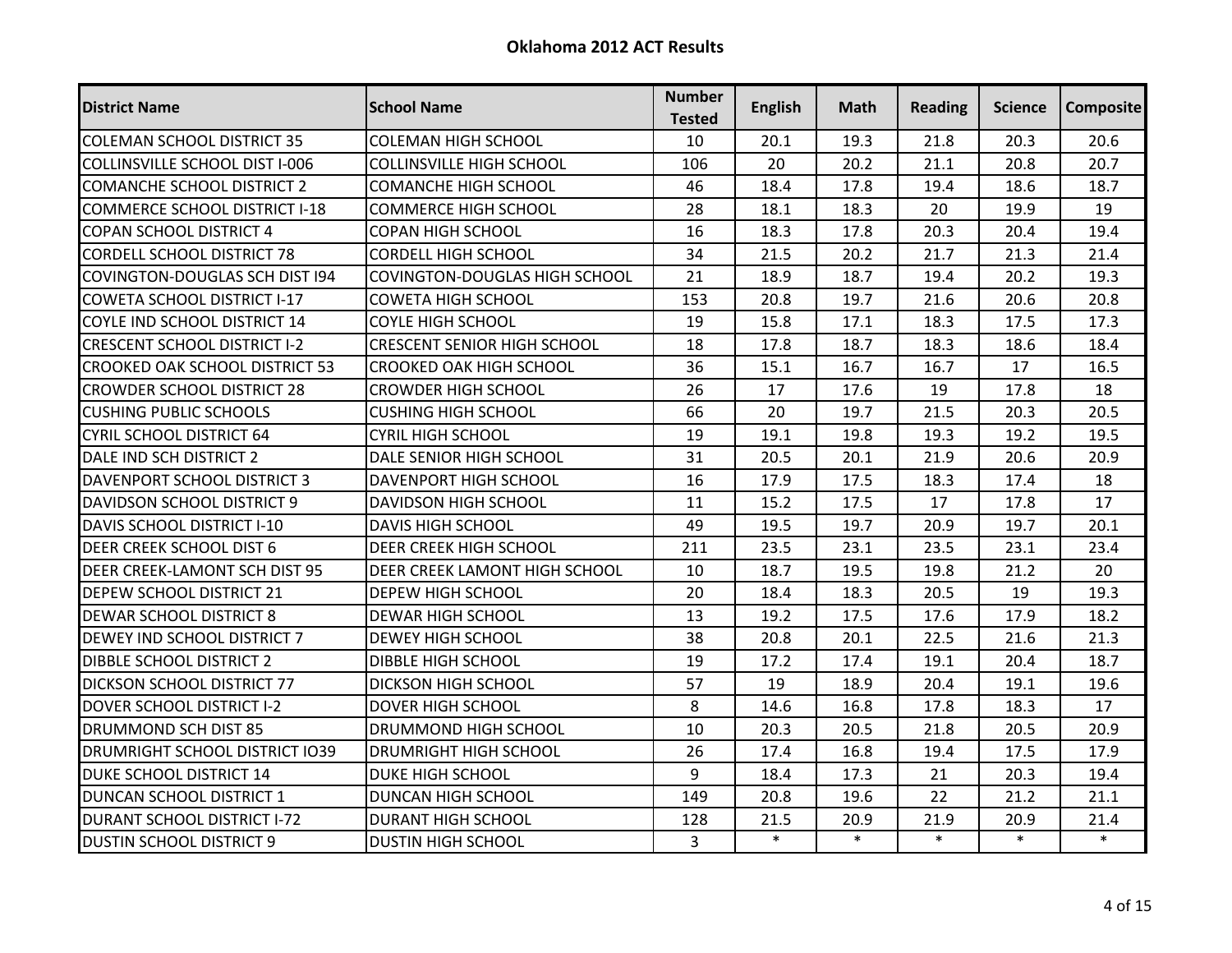| <b>District Name</b>                 | <b>School Name</b>              | <b>Number</b><br><b>Tested</b> | <b>English</b> | Math   | <b>Reading</b> | <b>Science</b> | <b>Composite</b> |
|--------------------------------------|---------------------------------|--------------------------------|----------------|--------|----------------|----------------|------------------|
| <b>EAGLETOWN SCHOOL DISTRICT 13</b>  | <b>EAGLETOWN HIGH SCHOOL</b>    | 11                             | 15.1           | 17     | 17.5           | 16.7           | 16.6             |
| <b>EARLSBORO SCHOOL DISTRICT I-5</b> | <b>EARLSBORO HIGH SCHOOL</b>    | 10                             | 18.4           | 18.5   | 20.1           | 18.9           | 19.2             |
| <b>EDMOND SCHOOL DISTRICT 12</b>     | EDMOND MEMORIAL HIGH SCHOOL     | 404                            | 23.8           | 22.6   | 24             | 23.2           | 23.5             |
| <b>EDMOND SCHOOL DISTRICT 12</b>     | <b>EDMOND NORTH HIGH SCHOOL</b> | 508                            | 24.3           | 23.8   | 24.7           | 23.6           | 24.2             |
| <b>EDMOND SCHOOL DISTRICT 12</b>     | EDMOND SANTA FE HIGH SCHOOL     | 360                            | 22.5           | 21.9   | 23             | 22.5           | 22.6             |
| EL RENO SCHOOL DISTRICT 34           | EL RENO HIGH SCHOOL             | 121                            | 18             | 18.6   | 19.1           | 19.4           | 18.9             |
| <b>ELDORADO SCHOOL DISTRICT 25</b>   | <b>ELDORADO HIGH SCHOOL</b>     | 10                             | 18.4           | 19.8   | 21.8           | 18.5           | 19.8             |
| ELGIN SCHOOL DISTRICT I-16           | <b>ELGIN HIGH SCHOOL</b>        | 102                            | 20             | 19.7   | 21.3           | 20.3           | 20.5             |
| <b>ELK CITY SCHOOL DISTRICT 6</b>    | <b>ELK CITY HIGH SCHOOL</b>     | 84                             | 19.7           | 20.8   | 21.5           | 21             | 20.9             |
| <b>ELMORE CITY-PERNELL SD I-72</b>   | ELMORE CITY-PERNELL HIGH SCH    | 14                             | 19.4           | 20.1   | 20             | 19.1           | 19.8             |
| <b>EMPIRE SCHOOL DISTRICT 21</b>     | <b>EMPIRE HIGH SCHOOL</b>       | 15                             | 15.9           | 16.9   | 16.9           | 17.6           | 16.9             |
| <b>ENID SCHOOL DISTRICT I-57</b>     | <b>ENID HIGH SCHOOL</b>         | 192                            | 21             | 20.5   | 21.7           | 21.4           | 21.3             |
| <b>ERICK SCHOOL DISTRICT 51</b>      | <b>ERICK HIGH SCHOOL</b>        | 5                              | $\ast$         | $\ast$ | $\ast$         | $\ast$         | $\ast$           |
| EUFAULA SCHOOL DISTRICT 1            | <b>EUFAULA HIGH SCHOOL</b>      | 45                             | 20.4           | 17.6   | 22.1           | 20.5           | 20.2             |
| <b>FAIRLAND SCHOOL DISTRICT 31</b>   | <b>FAIRLAND HIGH SCHOOL</b>     | 31                             | 19.1           | 19.5   | 20.4           | 20.8           | 20.1             |
| <b>FAIRVIEW SCHOOL DISTRICT 84</b>   | <b>FAIRVIEW HIGH SCHOOL</b>     | 20                             | 22.5           | 21.9   | 22.9           | 21.6           | 22.4             |
| <b>FARGO SCHOOL DISTRICT 2</b>       | <b>FARGO HIGH SCHOOL</b>        | 13                             | 20.8           | 19.5   | 21             | 19             | 20.2             |
| <b>FELT SCHOOL DISTRICT 10</b>       | FELT PUBLIC SCHOOL              | $\overline{2}$                 | $\ast$         | $\ast$ | $\ast$         | $\ast$         | $\ast$           |
| FLETCHER SCHOOL DISTRICT I-009       | <b>FLETCHER HIGH SCHOOL</b>     | 25                             | 19.2           | 18.6   | 20             | 19.4           | 19.4             |
| FORGAN SCHOOL DISTRICT I-123         | <b>FORGAN HIGH SCHOOL</b>       | $\overline{7}$                 | 17.4           | 18.1   | 19             | 17.6           | 18.3             |
| FOX SCHOOL DISTRICT 74               | FOX HIGH SCHOOL                 | 18                             | 15.2           | 18.3   | 17.6           | 17.2           | 17.2             |
| FOYIL SCHOOL DISTRICT 7              | FOYIL HIGH SCHOOL               | 28                             | 17.8           | 17.4   | 19.4           | 19.3           | 18.6             |
| <b>FREDERICK SCHOOL DIST I-158</b>   | <b>FREDERICK HIGH SCHOOL</b>    | 40                             | 19.5           | 19.3   | 21.5           | 19.8           | 20.1             |
| <b>FREEDOM SCHOOL DISTRICT I-6</b>   | <b>FREEDOM HIGH SCHOOL</b>      | $\overline{3}$                 | $\ast$         | $\ast$ | $\ast$         | $\ast$         | $\ast$           |
| <b>FRONTIER SCHOOL DISTRICT</b>      | <b>FRONTIER HIGH SCHOOL</b>     | 12                             | 20.5           | 19.1   | 21.8           | 20.8           | 20.7             |
| FT COBB-BROXTON SD I-167             | FORT COBB BROXTON HS            | 18                             | 16.9           | 18.4   | 20             | 18.3           | 18.5             |
| FT GIBSON SCHOOL DISTRICT 3          | FORT GIBSON HIGH SCHOOL         | 105                            | 21.2           | 20.5   | 21.7           | 20.8           | 21.2             |
| FT SUPPLY SCHOOL DISTRICT I-5        | FORT SUPPLY HIGH SCHOOL         | 9                              | 17.8           | 18.7   | 18.1           | 20.1           | 18.8             |
| FT TOWSON PUBLIC SCHOOL DIST         | FORT TOWSON HIGH SCHOOL         | 29                             | 17.2           | 18.3   | 19.4           | 19.2           | 18.7             |
| <b>GAGE SCHOOL DISTRICT 39</b>       | <b>GAGE HIGH SCHOOL</b>         | 3                              | $\ast$         | $\ast$ | $\ast$         | $\ast$         | $\ast$           |
| <b>GANS SCHOOL DISTRICT I-4</b>      | <b>GANS HIGH SCHOOL</b>         | 30                             | 16.6           | 16.9   | 19.8           | 16.8           | 17.6             |
| GARBER SCHOOL DIST I-47 1/2          | <b>GARBER HIGH SCHOOL</b>       | 10                             | 19.6           | 21.1   | 20.2           | 19.8           | 20.2             |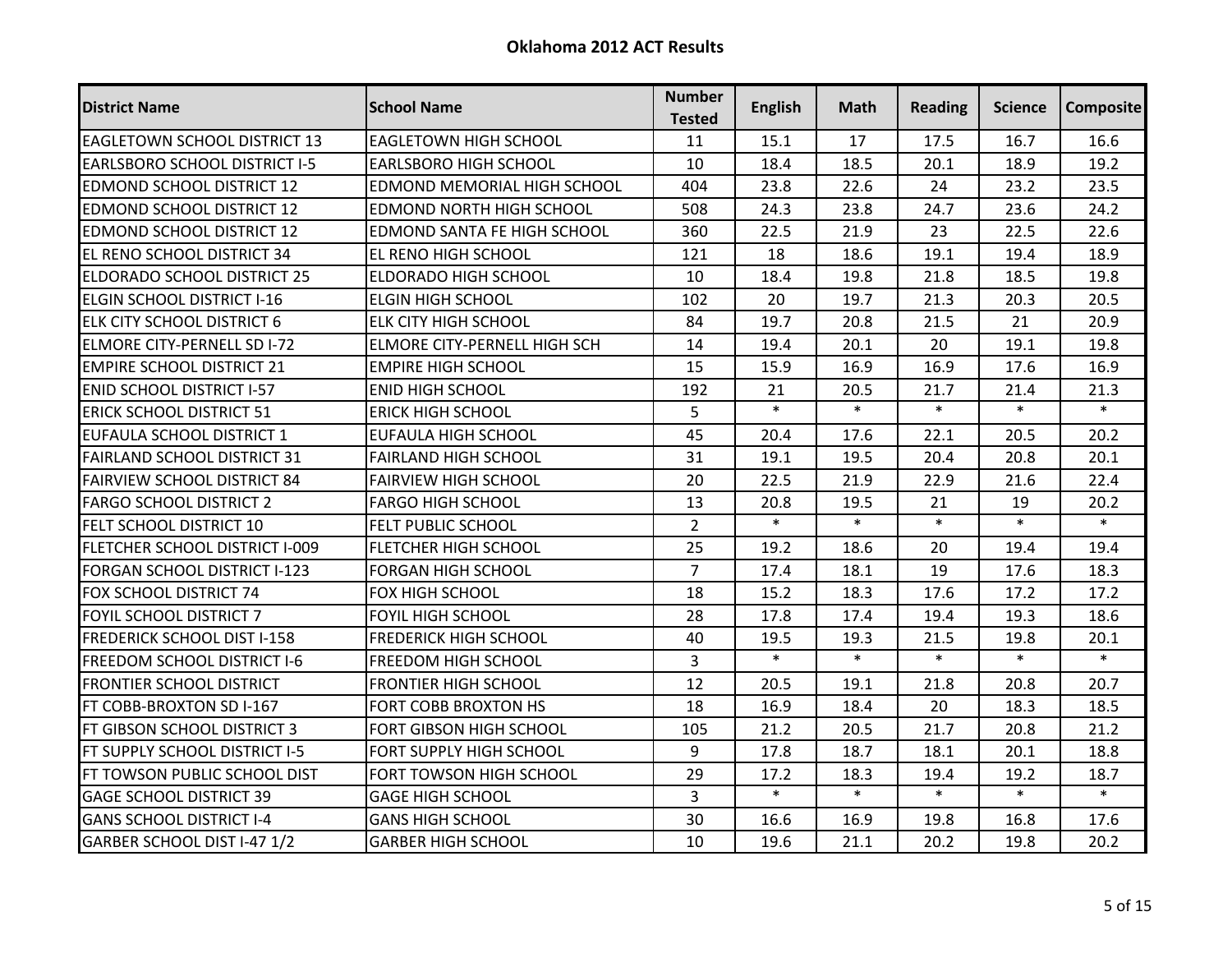| <b>District Name</b>                  | <b>School Name</b>                    | <b>Number</b><br><b>Tested</b> | <b>English</b> | Math   | <b>Reading</b> | Science | <b>Composite</b> |
|---------------------------------------|---------------------------------------|--------------------------------|----------------|--------|----------------|---------|------------------|
| <b>GEARY SCHOOL DISTRICT I-80</b>     | <b>GEARY HIGH SCHOOL</b>              | 17                             | 17.1           | 18.6   | 18.1           | 17.9    | 18               |
| <b>GERONIMO SCHOOL DISTRICT I00-4</b> | <b>GERONIMO HIGH SCHOOL</b>           | 9                              | 17.6           | 16.8   | 19.4           | 18.1    | 17.9             |
| <b>GLENCOE SCHOOL DISTRICT I-101</b>  | <b>GLENCOE HIGH SCHOOL</b>            | 6                              | 20             | 19.7   | 23             | 21.8    | 21.2             |
| <b>GLENPOOL SCHOOL DISTRICT I-13</b>  | <b>GLENPOOL HIGH SCHOOL</b>           | 87                             | 20             | 19.1   | 21             | 20.5    | 20.3             |
| <b>GOODWELL SCHOOL DISTRICT 60</b>    | <b>GOODWELL HIGH SCHOOL</b>           | 15                             | 18             | 20.3   | 19.5           | 19.8    | 19.5             |
| <b>GORE SCHOOL DISTRICT 6</b>         | <b>GORE HIGH SCHOOL</b>               | 27                             | 18.8           | 18.9   | 19.9           | 19.6    | 19.5             |
| <b>GRACEMONT SCHOOL DISTRICT 86</b>   | <b>GRACEMONT HIGH SCHOOL</b>          | $\overline{4}$                 | $\ast$         | $\ast$ | $\ast$         | $\ast$  | $\ast$           |
| <b>GRAHAM SCHOOL DISTRICT 32</b>      | <b>GRAHAM PUBLIC SCHOOL</b>           | 15                             | 15.3           | 16.2   | 18.4           | 16.9    | 16.9             |
| <b>GRANDFIELD SCHOOL DISTRICT 249</b> | <b>GRANDFIELD HIGH SCHOOL</b>         | 8                              | 14.5           | 16.6   | 17             | 17.3    | 16.6             |
| <b>GRANITE SCHOOL DISTRICT 3</b>      | <b>GRANITE HIGH SCHOOL</b>            | 20                             | 15.8           | 17.2   | 17.9           | 16.5    | 17               |
| <b>GREAT PLAINS AVT DISTRICT 9</b>    | <b>GREAT PLAINS TECHNOLOGY CENTER</b> | $\overline{3}$                 | $\ast$         | $\ast$ | $\ast$         | $\ast$  | $\ast$           |
| <b>GROVE SCHOOL DISTRICT 2</b>        | <b>GROVE HIGH SCHOOL</b>              | 105                            | 19.2           | 19     | 20.9           | 20      | 19.9             |
| IGUTHRIE SCHOOL DISTRICT I-01         | <b>GUTHRIE SENIOR HIGH SCHOOL</b>     | 106                            | 19.4           | 18.9   | 20.4           | 19.9    | 19.8             |
| <b>GUYMON SCHOOL DISTRICT 8</b>       | <b>GUYMON SENIOR HIGH SCHOOL</b>      | 112                            | 18.7           | 19.1   | 19.6           | 19      | 19.2             |
| HAILEYVILLE SCHOOL DISTRICT 11        | HAILEYVILLE HIGH SCHOOL               | 33                             | 17.5           | 17.9   | 18.9           | 18.9    | 18.5             |
| HAMMON SCHOOL DISTRICT 66             | <b>HAMMON HIGH SCHOOL</b>             | 15                             | 18.9           | 20.1   | 21.4           | 20.5    | 20.3             |
| HANNA SCHOOL DISTRICT 64              | <b>HANNA HIGH SCHOOL</b>              | 13                             | 20.3           | 18.8   | 19.9           | 20.9    | 20.1             |
| <b>HARDESTY SCHOOL DISTRICT 15</b>    | HARDESTY HIGH SCHOOL                  | $\mathbf{1}$                   | $\ast$         | $\ast$ | $\ast$         | $\ast$  | $\ast$           |
| <b>HARRAH SCHOOL DISTRICT 7</b>       | <b>HARRAH HIGH SCHOOL</b>             | 102                            | 19.8           | 19.5   | 21.4           | 20.2    | 20.4             |
| HARTSHORNE SCHOOL DIST 1001           | HARTSHORNE SENIOR HIGH SCHOOL         | 22                             | 19.1           | 17.6   | 20.8           | 18.6    | 19.1             |
| <b>HASKELL SCHOOL DISTRICT 2</b>      | HASKELL HIGH SCHOOL                   | 32                             | 15.2           | 16.4   | 17.8           | 16.8    | 16.7             |
| <b>HAWORTH SCHOOL DISTRICT 6</b>      | HAWORTH HIGH SCHOOL                   | 32                             | 18.1           | 18.2   | 20             | 19      | 19               |
| <b>HEALDTON SCHOOL DISTRICT 55</b>    | <b>HEALDTON HIGH SCHOOL</b>           | 24                             | 19.3           | 19.4   | 20.7           | 19.7    | 19.8             |
| <b>HEAVENER SCHOOL DISTRICT I-3</b>   | <b>HEAVENER SENIOR HIGH SCHOOL</b>    | 38                             | 19.7           | 19     | 20.2           | 19.2    | 19.7             |
| <b>HENNESSEY SCHOOL DISTRICT 16</b>   | <b>HENNESSEY HIGH SCHOOL</b>          | 41                             | 18.4           | 19.7   | 19.8           | 20      | 19.5             |
| HENRYETTA SCHOOL DIST I-002           | HENRYETTA SENIOR HIGH SCHOOL          | 42                             | 17.3           | 17.8   | 19.7           | 18.7    | 18.5             |
| HILLDALE SCHOOL DISTRICT 29           | HILLDALE HIGH SCHOOL                  | 97                             | 18.9           | 18.5   | 20.6           | 19.8    | 19.6             |
| HINTON SCHOOL DISTRICT 161            | <b>HINTON HIGH SCHOOL</b>             | 34                             | 18.8           | 19.2   | 18.7           | 20.7    | 19.4             |
| <b>HOBART SCHOOL DISTRICT 1</b>       | <b>HOBART HIGH SCHOOL</b>             | 37                             | 19             | 18.9   | 19.3           | 19.6    | 19.4             |
| <b>HOLDENVILLE SCHOOL DIST I-35</b>   | HOLDENVILLE HIGH SCHOOL               | 37                             | 19.5           | 18.7   | 21.4           | 19.6    | 19.9             |
| <b>HOLLIS SCHOOL DISTRICT 66</b>      | <b>HOLLIS HIGH SCHOOL</b>             | 22                             | 18.5           | 18.2   | 20             | 18.8    | 19               |
| <b>HOMINY SCHOOL DISTRICT 38</b>      | <b>HOMINY HIGH SCHOOL</b>             | 34                             | 18.9           | 18.1   | 20.1           | 19.3    | 19.2             |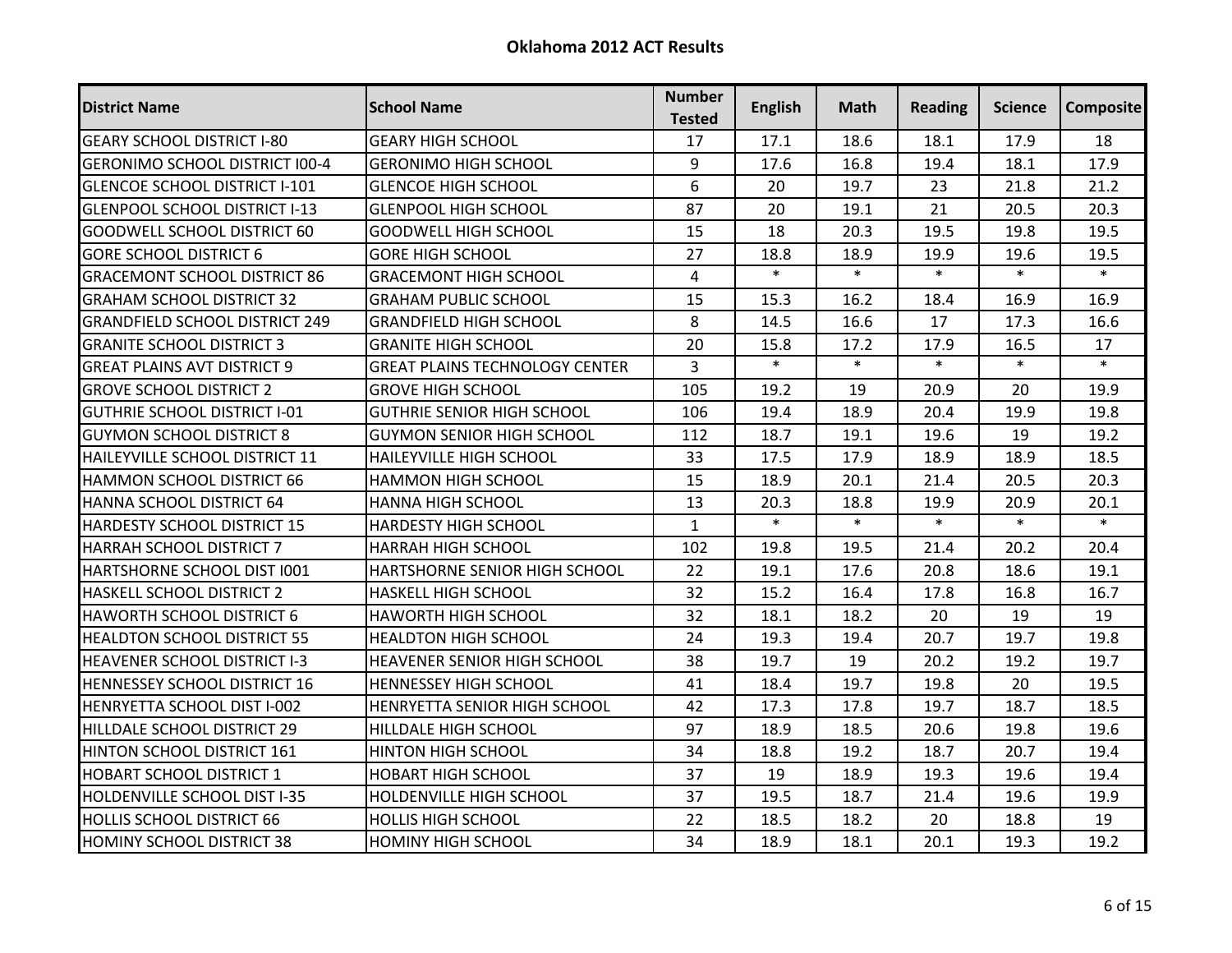| <b>District Name</b>                | <b>School Name</b>                   | <b>Number</b><br><b>Tested</b> | <b>English</b> | <b>Math</b> | <b>Reading</b> | Science | <b>Composite</b> |
|-------------------------------------|--------------------------------------|--------------------------------|----------------|-------------|----------------|---------|------------------|
| <b>HOOKER SCHOOL DISTRICT 23</b>    | <b>HOOKER HIGH SCHOOL</b>            | 24                             | 19             | 19.2        | 20.2           | 19.3    | 19.5             |
| <b>HOWE IND SCHOOL DIST 67</b>      | <b>HOWE HIGH SCHOOL</b>              | 22                             | 18.2           | 16.6        | 19.4           | 18.2    | 18               |
| <b>HUGO SCHOOL DISTRICT I-39</b>    | <b>HUGO SENIOR HIGH SCHOOL</b>       | 35                             | 17.9           | 18.3        | 20.1           | 18.7    | 18.9             |
| <b>HULBERT SCHOOL DISTRICT 16</b>   | <b>HULBERT HIGH SCHOOL</b>           | 24                             | 18.1           | 17.6        | 20.3           | 18.8    | 18.8             |
| <b>HYDRO-EAKLY SCHOOL DIST 1</b>    | HYDRO-EAKLY HIGH SCHOOL              | 18                             | 18.9           | 18.4        | 21.2           | 19.8    | 19.7             |
| <b>IDABEL SCHOOL DISTRICT 5</b>     | <b>IDABEL HIGH SCHOOL</b>            | 69                             | 19             | 18.2        | 19.6           | 19.1    | 19.1             |
| <b>INDIAHOMA SCHOOL DISTRICT 2</b>  | <b>INDIAHOMA PUBLIC SCHOOL</b>       | 10                             | 21.9           | 21          | 20             | 20.1    | 21               |
| <b>INDIANOLA SCHOOL DISTRICT 25</b> | INDIANOLA HIGH SCHOOL                | 12                             | 15.4           | 16.6        | 17.3           | 18.3    | 17.1             |
| <b>INOLA SCHOOL DISTRICT 5</b>      | <b>INOLA HIGH SCHOOL</b>             | 68                             | 20.2           | 19.5        | 22             | 21      | 20.8             |
| JAY SCHOOL DISTRICT 1               | JAY HIGH SCHOOL                      | 74                             | 18.4           | 17.9        | 19.2           | 19.6    | 18.9             |
| JENKS SCHOOL DISTRICT 5             | <b>JENKS HIGH SCHOOL</b>             | 573                            | 23.7           | 23.3        | 24.2           | 22.9    | 23.6             |
| JONES SCHOOL DISTRICT I-9           | <b>JONES HIGH SCHOOL</b>             | 49                             | 19.2           | 19.5        | 20.3           | 20.9    | 20.1             |
| <b>KANSAS SCHOOL DISTRICT</b>       | <b>KANSAS HIGH SCHOOL</b>            | 50                             | 17.7           | 18.3        | 18.7           | 19.3    | 18.7             |
| KELLYVILLE SCHOOL DISTRICT 31       | <b>KELLYVILLE HIGH SCHOOL</b>        | 65                             | 19.7           | 19.6        | 20             | 19.9    | 19.9             |
| <b>KEOTA SCHOOL DISTRICT 43</b>     | <b>KEOTA HIGH SCHOOL</b>             | 14                             | 16.6           | 16.5        | 18.9           | 17.1    | 17.4             |
| <b>KETCHUM SCHOOL DISTRICT I-6</b>  | <b>KETCHUM HIGH SCHOOL</b>           | 36                             | 17.8           | 17.9        | 20             | 18.7    | 18.8             |
| <b>KEYES SCHOOL DISTRICT I-11</b>   | <b>KEYES HIGH SCHOOL</b>             | $\overline{4}$                 | $\ast$         | $\ast$      | $\ast$         | $\ast$  | $\ast$           |
| <b>KEYS SCHOOL DISTRICT 6</b>       | <b>KEYS HIGH SCHOOL</b>              | 64                             | 18.2           | 19.1        | 20             | 19.3    | 19.2             |
| KIAMICHI AREA TECH CENTERS          | KIAMICHI TECHNOLOGY CTR-ATOKA        | $\mathbf{1}$                   | $\ast$         | $\ast$      | $\ast$         | $\ast$  | $\ast$           |
| IKIEFER SCHOOL DISTRICT 18          | KIEFER HIGH SCHOOL                   | 19                             | 15.7           | 17.1        | 17.8           | 17.3    | 17.2             |
| KINGFISHER SCHOOL DISTRICT I-7      | KINGFISHER HIGH SCHOOL               | 73                             | 19.9           | 20.4        | 20.7           | 20      | 20.5             |
| KINGSTON SCHOOL DISTRICT 3          | KINGSTON HIGH SCHOOL                 | 34                             | 19.4           | 19.6        | 20.8           | 21.4    | 20.4             |
| KINTA SCHOOL DISTRICT 13            | KINTA HIGH SCHOOL                    | 11                             | 17.5           | 16.5        | 19.1           | 18.5    | 18.2             |
| KIOWA IND SCHOOL DIST               | KIOWA HIGH SCHOOL                    | 5                              | $\ast$         | $\ast$      | $\ast$         | $\ast$  | $\ast$           |
| IKONAWA SCHOOL DISTRICT 4           | KONAWA HIGH SCHOOL                   | 24                             | 17.6           | 18.1        | 18.5           | 18      | 18.2             |
| <b>KREMLIN-HILLSDALE SD I-18</b>    | <b>KREMLIN-HILLSDALE HIGH SCHOOL</b> | 13                             | 20.4           | 20.1        | 22.5           | 21      | 21.2             |
| LATTA SCHOOL DISTRICT 24            | <b>LATTA HIGH SCHOOL</b>             | 24                             | 20.3           | 19.6        | 21.6           | 20.6    | 20.8             |
| <b>LAVERNE SCHOOL DISTRICT</b>      | LAVERNE SENIOR HIGH SCHOOL           | 22                             | 19             | 21.2        | 20.5           | 21      | 20.5             |
| <b>LAWTON IND SCHOOL DISTRICT 8</b> | EISENHOWER SENIOR HIGH SCHOOL        | 202                            | 20.2           | 19.9        | 20.8           | 20.7    | 20.5             |
| AWTON IND SCHOOL DISTRICT 8.        | <b>GATEWAY SUCCESS CENTER</b>        | $\overline{2}$                 | $\ast$         | $\ast$      | $\ast$         | $\ast$  | $\ast$           |
| <b>LAWTON IND SCHOOL DISTRICT 8</b> | <b>LAWTON HIGH SCHOOL</b>            | 178                            | 19.8           | 19.4        | 20.5           | 20.2    | 20.1             |
| <b>LAWTON IND SCHOOL DISTRICT 8</b> | <b>MACARTHUR HIGH SCHOOL</b>         | 194                            | 21             | 20.2        | 21.3           | 21      | 21               |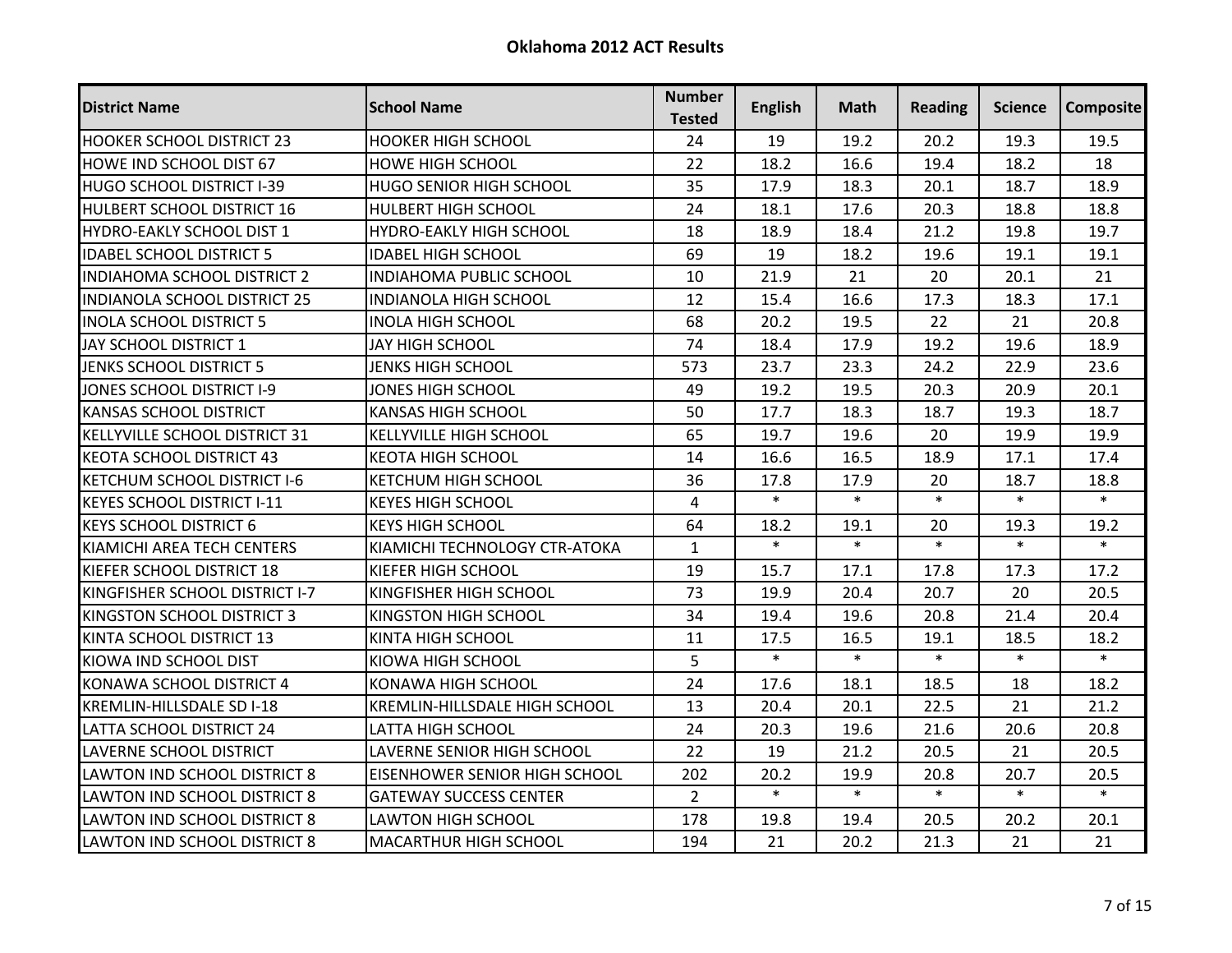| <b>District Name</b>                 | <b>School Name</b>              | <b>Number</b><br><b>Tested</b> | <b>English</b> | Math   | <b>Reading</b> | <b>Science</b> | <b>Composite</b> |
|--------------------------------------|---------------------------------|--------------------------------|----------------|--------|----------------|----------------|------------------|
| LEEDEY SCHOOL DISTRICT 3             | <b>LEEDEY HIGH SCHOOL</b>       | 9                              | 19.3           | 20.4   | 18.1           | 18.7           | 19.3             |
| LEFLORE SCHOOL DISTRICT 16           | LEFLORE SENIOR HIGH SCHOOL      | $\overline{7}$                 | 18.3           | 20.4   | 22.7           | 21.7           | 21               |
| <b>LEXINGTON SCH DIST 57</b>         | <b>LEXINGTON HIGH SCHOOL</b>    | 28                             | 20             | 19.4   | 21.4           | 20             | 20.2             |
| <b>LIBERTY SCHOOL DISTRICT 14</b>    | <b>LIBERTY HIGH SCHOOL</b>      | 24                             | 19.5           | 18.1   | 20.4           | 19.6           | 19.5             |
| <b>LINDSAY SCHOOL DISTRICT 9</b>     | LINDSAY HIGH SCHOOL             | 38                             | 21.5           | 21.7   | 22.8           | 21.7           | 21.9             |
| LITTLE AXE SCHOOL DISTRICT           | LITTLE AXE HIGH SCHOOL          | 32                             | 18.2           | 17.4   | 19.2           | 18.6           | 18.5             |
| LOCUST GROVE SCHOOL DIST I-17        | <b>LOCUST GROVE HIGH SCHOOL</b> | 66                             | 18.8           | 18.7   | 20.2           | 19.8           | 19.5             |
| LOMEGA SCHOOL DISTRICT 3             | LOMEGA HIGH SCHOOL              | 12                             | 22.9           | 22.8   | 22.6           | 21.8           | 22.8             |
| ONE GROVE SCHOOL DISTRICT 32         | LONE GROVE HIGH SCHOOL          | 66                             | 20.8           | 21.2   | 22.4           | 20.7           | 21.3             |
| ONE WOLF SCHOOL DISTRICT 2           | LONE WOLF HIGH SCHOOL           | 5                              | $\ast$         | $\ast$ | $\ast$         | $\ast$         | $\ast$           |
| LOOKEBA-SICKLES SCH DIST I-12        | LOOKEBA SICKLES HIGH SCHOOL     | 9                              | 18.6           | 18.1   | 18.6           | 18.2           | 18.6             |
| LUTHER SCHOOL DISTRICT I-3           | LUTHER HIGH SCHOOL              | 38                             | 18.1           | 17.9   | 19.7           | 20.3           | 19.2             |
| <b>MACOMB SCHOOL DISTRICT 4</b>      | MACOMB HIGH SCHOOL              | 13                             | 19.8           | 20.8   | 20.9           | 22.1           | 21               |
| <b>MADILL SCHOOL DISTRICT 2</b>      | <b>MADILL HIGH SCHOOL</b>       | 63                             | 18.5           | 18.8   | 19.8           | 20.4           | 19.5             |
| <b>MANGUM SCHOOL DISTRICT</b>        | MANGUM HIGH SCHOOL              | 33                             | 19.5           | 19.9   | 20.9           | 19.9           | 20.2             |
| <b>MANNFORD SCHOOL DISTRICT 3</b>    | MANNFORD HIGH SCHOOL            | 68                             | 18.6           | 19     | 20.3           | 20.5           | 19.8             |
| <b>MARIETTA SCHOOL DISTRICT 16</b>   | <b>MARIETTA HIGH SCHOOL</b>     | 39                             | 18.8           | 18.9   | 19.3           | 19.1           | 19.2             |
| IMARLOW SCHOOL DISTRICT 3            | <b>MARLOW HIGH SCHOOL</b>       | 67                             | 20.1           | 19.1   | 20.7           | 20             | 20.1             |
| <b>MASON SCHOOL DISTRICT 2</b>       | <b>MASON PUBLIC SCHOOL</b>      | 12                             | 19.4           | 19.3   | 20.5           | 21.5           | 20.3             |
| MAUD SCHOOL DISTRICT I-117           | <b>MAUD HIGH SCHOOL</b>         | $\mathbf{1}$                   | $\ast$         | $\ast$ | $\ast$         | $\ast$         | $\ast$           |
| <b>MAYSVILLE SCHOOL DISTRICT 7</b>   | MAYSVILLE JR SR HIGH SCHOOL     | 17                             | 17.2           | 17.9   | 20.7           | 18.5           | 18.7             |
| MCALESTER SCHOOL DISTRICT I-80       | <b>MCALESTER HIGH SCHOOL</b>    | 158                            | 20.9           | 20     | 20.8           | 21             | 20.7             |
| MCCURTAIN SCHOOL DISTRICT 37         | <b>MCCURTAIN HIGH SCHOOL</b>    | 10                             | 15.8           | 16.3   | 17             | 16.8           | 16.6             |
| MCLOUD SCHOOL DISTRICT               | MCLOUD HIGH SCHOOL              | 80                             | 19.5           | 20.7   | 20.9           | 20.9           | 20.6             |
| MEDFORD SCHOOL DISTRICT I-54         | MEDFORD HIGH SCHOOL             | 10                             | 15             | 16.7   | 17             | 15.7           | 16.3             |
| <b>MEEKER SCHOOL DISTRICT I-95</b>   | <b>MEEKER HIGH SCHOOL</b>       | 40                             | 18.9           | 20     | 20.9           | 20             | 20.1             |
| <b>MERRITT SCHOOL DISTRICT 2</b>     | <b>MERRITT HIGH SCHOOL</b>      | 17                             | 19.1           | 20.3   | 19.4           | 19.5           | 19.6             |
| <b>METRO AREA TECH CENTERS SD 22</b> | METRO TECHNOLOGY CTR-SPRINGLAK  | 4                              | $\ast$         | $\ast$ | $\ast$         | $\ast$         | $\ast$           |
| MIAMI SCHOOL DISTRICT 23             | MIAMI HIGH SCHOOL               | 91                             | 22.8           | 20.1   | 22.8           | 21.5           | 21.9             |
| MIDWAY SCHOOL DISTRICT I-27          | MIDWAY HIGH SCHOOL              | 9                              | 15.8           | 17     | 17.4           | 16.1           | 16.8             |
| MIDWEST CITY-DEL CITY SCH DIST       | CARL ALBERT SENIOR HIGH SCHOOL  | 190                            | 21.1           | 21.4   | 22.3           | 21.4           | 21.7             |
| MIDWEST CITY-DEL CITY SCH DIST       | DEL CITY HIGH SCHOOL            | 200                            | 18.5           | 19.5   | 19.6           | 19.6           | 19.5             |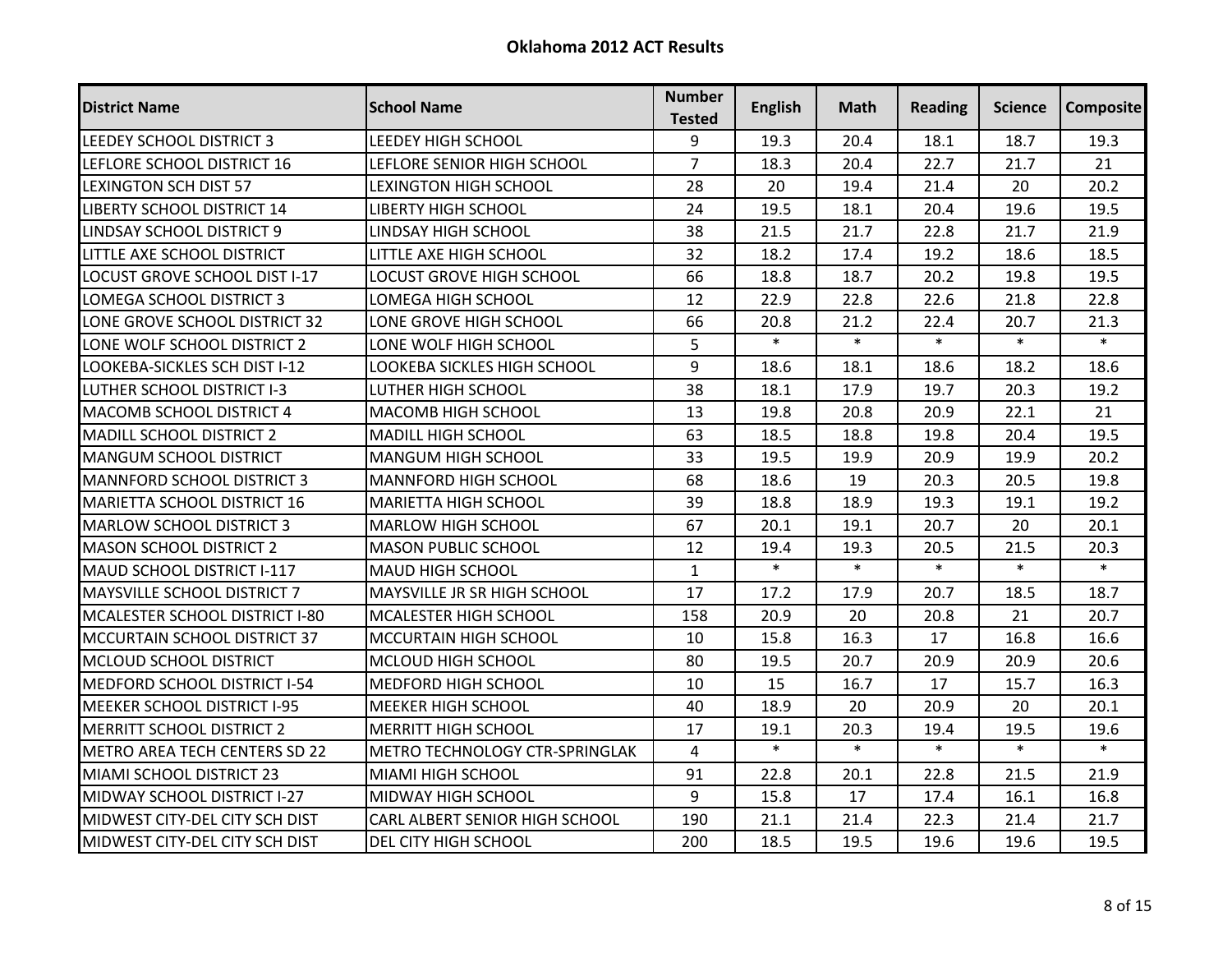| <b>District Name</b>                 | <b>School Name</b>               | <b>Number</b><br><b>Tested</b> | <b>English</b> | Math   | <b>Reading</b> | Science | <b>Composite</b> |
|--------------------------------------|----------------------------------|--------------------------------|----------------|--------|----------------|---------|------------------|
| MIDWEST CITY-DEL CITY SCH DIST       | MIDWEST CITY HIGH SCHOOL         | 218                            | 19.2           | 19.2   | 20             | 20      | 19.7             |
| MILBURN SCHOOL DISTRICT I-029        | MILBURN HIGH SCHOOL              | $\overline{7}$                 | 18.4           | 16.3   | 22             | 17.3    | 18.7             |
| MILL CREEK SCHOOL DISTRICT 2         | MILL CREEK HIGH SCHOOL           | 5                              | $\ast$         | $\ast$ | $\ast$         | $\ast$  | $\ast$           |
| MILLWOOD SCHOOL DISTRICT IO 37       | MILLWOOD HIGH SCHOOL             | 51                             | 15             | 15.9   | 16.4           | 16.2    | 16               |
| MINCO SCHOOL DISTRICT I-2            | MINCO HIGH SCHOOL                | 29                             | 21             | 21.1   | 21.3           | 21.6    | 21.4             |
| <b>MOORE SCHOOL DISTRICT I-2</b>     | MOORE HIGH SCHOOL                | 310                            | 20.3           | 20.5   | 21.4           | 21.2    | 21               |
| <b>MOORE SCHOOL DISTRICT I-2</b>     | SOUTHMOORE HIGH SCHOOL           | 292                            | 21.4           | 20.8   | 22.2           | 21.7    | 21.7             |
| <b>MOORE SCHOOL DISTRICT I-2</b>     | <b>WESTMOORE HIGH SCHOOL</b>     | 342                            | 21.5           | 21.2   | 21.8           | 21.9    | 21.7             |
| <b>MOORELAND SCHOOL DISTRICT 2</b>   | MOORELAND HIGH SCHOOL            | 20                             | 20.5           | 19.5   | 20.8           | 19.9    | 20.3             |
| MORRIS PUBLIC SCHOOLS 56 I-003       | <b>MORRIS HIGH SCHOOL</b>        | 55                             | 20.5           | 19.9   | 22.4           | 21.2    | 21.1             |
| <b>MORRISON SCHOOL DISTRICT 6</b>    | <b>MORRISON HIGH SCHOOL</b>      | 28                             | 20.9           | 21     | 23.7           | 21.4    | 21.9             |
| <b>MOSS SCHOOL DISTRICT 1</b>        | MOSS HIGH SCHOOL                 | 19                             | 17.4           | 16.4   | 19.5           | 16.5    | 17.7             |
| <b>MOUNDS SCHOOL DISTRICT 5</b>      | MOUNDS HIGH SCHOOL               | 22                             | 18.9           | 17.7   | 20             | 20.5    | 19.4             |
| <b>MOUNTAIN VIEW-GOTEBO SD I-3</b>   | MOUNTAIN VIEW-GOTEBO PUB SCH     | 11                             | 19.7           | 18.5   | 21.3           | 20.6    | 20.2             |
| <b>MOYERS SCHOOL DISTRICT 22</b>     | MOYERS PUBLIC SCHOOL             | 9                              | 19             | 18.2   | 20.9           | 18.2    | 19.2             |
| <b>MULDROW PUBLIC SCHOOLS</b>        | MULDROW HIGH SCHOOL              | 90                             | 19.3           | 18.4   | 20.4           | 19.3    | 19.5             |
| MULHALL ORLANDO SCHOOL DIST 3        | MULHALL-ORLANDO HIGH SCHOOL      | 8                              | 22.4           | 21.9   | 21.3           | 22.3    | 22               |
| MUSKOGEE SCHOOL DISTRICT 20          | MUSKOGEE HIGH SCHOOL             | 191                            | 18.7           | 18.7   | 20.6           | 19.2    | 19.5             |
| MUSTANG SCHOOL DISTRICT I-69         | <b>MUSTANG HIGH SCHOOL</b>       | 425                            | 21.9           | 21.2   | 22.8           | 22      | 22.1             |
| INAVAJO SCHOOL DISTRICT I-1          | NAVAJO HIGH SCHOOL               | 22                             | 19             | 19.8   | 20             | 18.7    | 19.5             |
| <b>NEW LIMA SCHOOL DISTRICT 6</b>    | NEW LIMA HIGH SCHOOL             | 21                             | 17.1           | 19.2   | 18.5           | 17.9    | 18.3             |
| NEWCASTLE SCHOOL DISTRICT 1          | NEWCASTLE HIGH SCHOOL            | 90                             | 19.7           | 20.4   | 21             | 20.4    | 20.5             |
| <b>NEWKIRK SCHOOL DISTRICT 29</b>    | <b>NEWKIRK HIGH SCHOOL</b>       | 34                             | 17.1           | 17.7   | 18.5           | 19      | 18.1             |
| NINNEKAH SCHOOL DISTRICT 51          | NINNEKAH HIGH SCHOOL             | 15                             | 19.7           | 18.1   | 21.2           | 20.7    | 20.1             |
| <b>NOBLE INDEPENDENT SCH DIST 40</b> | <b>NOBLE HIGH SCHOOL</b>         | 106                            | 21             | 19     | 21.5           | 19.9    | 20.5             |
| <b>NORMAN IND SCH DIST 29</b>        | <b>NORMAN HIGH SCHOOL</b>        | 248                            | 22.4           | 21.8   | 23.1           | 22.1    | 22.5             |
| <b>NORMAN IND SCH DIST 29</b>        | <b>NORMAN NORTH HIGH SCHOOL</b>  | 325                            | 24             | 23.7   | 25             | 23.7    | 24.2             |
| <b>NOWATA SCHOOL DISTRICT I-40</b>   | <b>NOWATA SENIOR HIGH SCHOOL</b> | 38                             | 19             | 19.3   | 22.1           | 20.3    | 20.3             |
| OAKS MISSION SCH DIST I-5            | <b>OAKS MISSION HIGH SCHOOL</b>  | 14                             | 17.2           | 17.1   | 17.9           | 18.3    | 17.7             |
| <b>OILTON SCHOOL DISTRICT I-20</b>   | OILTON HIGH SCHOOL               | 18                             | 19.6           | 19.7   | 21.1           | 19.5    | 20.1             |
| OKARCHE SCHOOL DISTRICT 105          | OKARCHE HIGH SCHOOL              | 25                             | 20.4           | 21.4   | 19.9           | 20.1    | 20.6             |
| OKAY SCHOOL DISTRICT 1               | <b>OKAY HIGH SCHOOL</b>          | 19                             | 15.6           | 16.8   | 18.3           | 17.4    | 17.2             |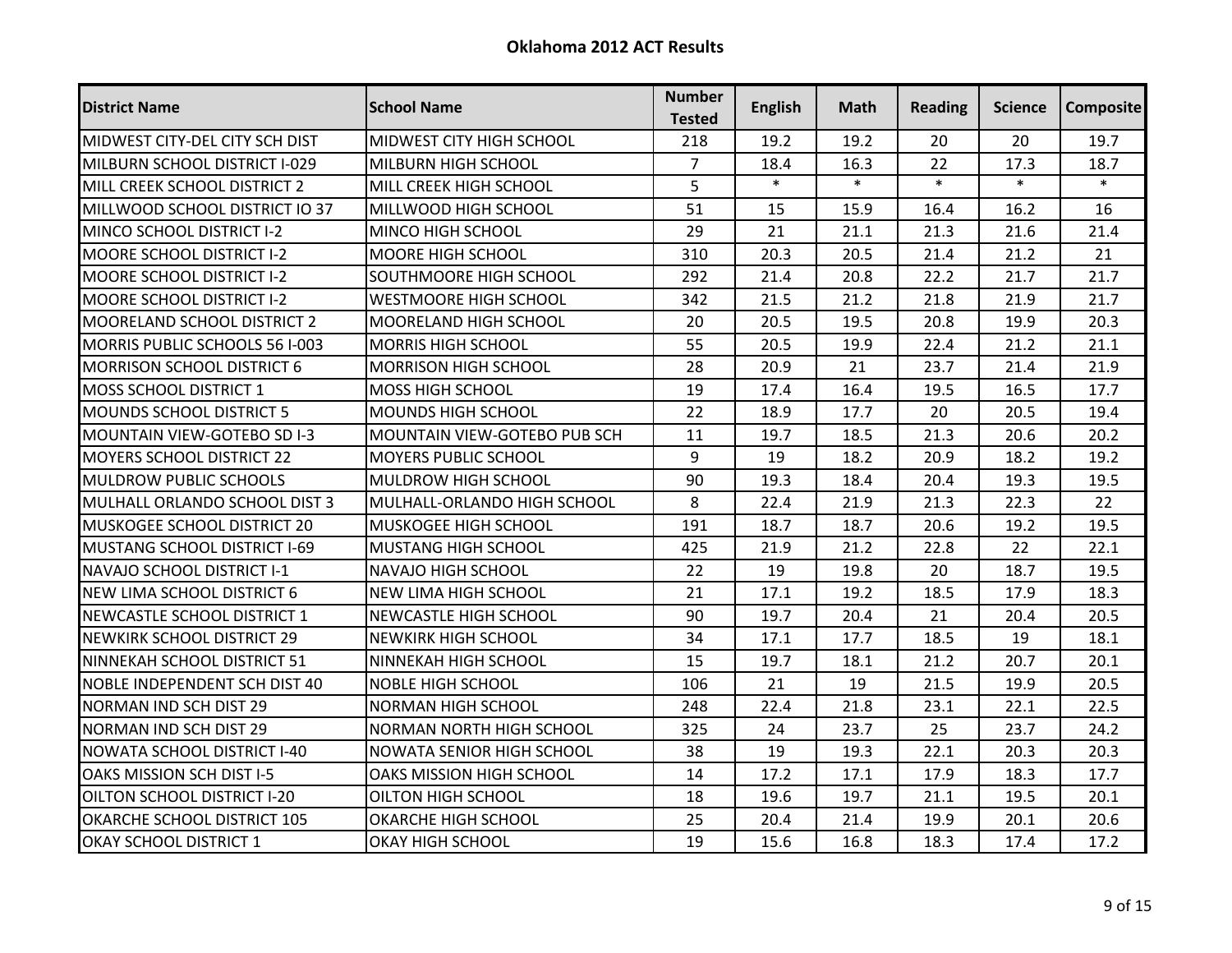| <b>District Name</b>              | <b>School Name</b>                    | <b>Number</b><br><b>Tested</b> | <b>English</b> | Math   | <b>Reading</b> | <b>Science</b> | <b>Composite</b> |
|-----------------------------------|---------------------------------------|--------------------------------|----------------|--------|----------------|----------------|------------------|
| OKEENE SCHOOL DISTRICT 09         | OKEENE HIGH SCHOOL                    | 28                             | 19.4           | 20.6   | 20.4           | 20.8           | 20.5             |
| OKEMAH SCHOOL DISTRICT 26         | OKEMAH SENIOR HIGH SCHOOL             | 38                             | 15.7           | 17.9   | 18.1           | 18             | 17.5             |
| OKLAHOMA CITY SCHOOL DIST         | <b>ASTEC CHARTER SCHOOL</b>           | 54                             | 17.4           | 17.6   | 19.1           | 18.5           | 18.3             |
| OKLAHOMA CITY SCHOOL DIST         | <b>CAPITOL HILL HIGH SCHOOL</b>       | 79                             | 13.8           | 15.7   | 15.4           | 15.9           | 15.3             |
| OKLAHOMA CITY SCHOOL DIST         | <b>CLASSEN SCH ADVANCED STUDIES</b>   | 102                            | 27.2           | 24     | 26.4           | 24.5           | 25.6             |
| OKLAHOMA CITY SCHOOL DIST         | <b>DOUGLASS HIGH SCHOOL</b>           | 106                            | 13.2           | 15.2   | 15.4           | 15.1           | 14.9             |
| OKLAHOMA CITY SCHOOL DIST         | DOVE SCIENCE ACADEMY-OKC              | 53                             | 20.5           | 21.3   | 20.9           | 20.6           | 20.9             |
| OKLAHOMA CITY SCHOOL DIST         | <b>EMERSON HIGH SCHOOL</b>            | 15                             | 14.1           | 15.8   | 16.3           | 15.6           | 15.6             |
| OKLAHOMA CITY SCHOOL DIST         | HARDING CHARTER PREP HS               | 84                             | 23.2           | 21.9   | 23.5           | 22.5           | 22.9             |
| OKLAHOMA CITY SCHOOL DIST         | <b>HARDING FINE ARTS ACADEMY</b>      | 48                             | 19.4           | 18.6   | 20.5           | 19.5           | 19.6             |
| OKLAHOMA CITY SCHOOL DIST         | JOHN MARSHALL HIGH SCHOOL             | 54                             | 15             | 16     | 16.7           | 16             | 16.1             |
| OKLAHOMA CITY SCHOOL DIST         | JUSTICE ALMA WILSON SEEWORTH A        | 3                              | $\ast$         | $\ast$ | $\ast$         | $\ast$         | $\ast$           |
| OKLAHOMA CITY SCHOOL DIST         | NE ACAD FOR HEALTH SCI AND ENG        | 58                             | 15.5           | 16.3   | 16.4           | 16.6           | 16.3             |
| OKLAHOMA CITY SCHOOL DIST         | NORTHWEST CLASSEN HIGH SCHOOL         | 140                            | 16.1           | 17     | 17.6           | 18.1           | 17.3             |
| OKLAHOMA CITY SCHOOL DIST         | OKLAHOMA CENTENNIAL HS                | 37                             | 13.3           | 15.5   | 16.4           | 15.8           | 15.4             |
| OKLAHOMA CITY SCHOOL DIST         | PATHWAYS MIDDLE COLLEGE HS            | 17                             | 21.1           | 19.4   | 22.3           | 21             | 21               |
| OKLAHOMA CITY SCHOOL DIST         | SANTA FE SOUTH HIGH SCHOOL            | 75                             | 15.3           | 16.8   | 17.2           | 17.3           | 16.7             |
| OKLAHOMA CITY SCHOOL DIST         | <b>SOUTHEAST HIGH SCHOOL</b>          | 102                            | 18             | 18.2   | 19.3           | 18.5           | 18.7             |
| <b>OKLAHOMA CITY SCHOOL DIST</b>  | STAR SPENCER HIGH SCHOOL              | 67                             | 14.3           | 15.2   | 16.2           | 15.6           | 15.5             |
| OKLAHOMA CITY SCHOOL DIST         | ULYSSES S GRANT HIGH SCHOOL           | 154                            | 13.3           | 15.9   | 15.2           | 16             | 15.2             |
| OKLAHOMA DEPT OF EDUCATION        | <b>LE RADER CENTER</b>                | 3                              | $\ast$         | $\ast$ | $\ast$         | $\ast$         | $\ast$           |
| OKLAHOMA DEPT OF EDUCATION        | OKLAHOMA SCH OF SCI AND MATH          | 66                             | 31.9           | 31.8   | 31.3           | 30.7           | 31.7             |
| OKLAHOMA DEPT OF EDUCATION        | OKLAHOMA SCHOOL FOR THE DEAF          | 5                              | $\ast$         | $\ast$ | $\ast$         | $\ast$         | $\ast$           |
| OKLAHOMA UNION SCH DISTRICT       | OKLAHOMA UNION HIGH SCHOOL            | 23                             | 20.2           | 19.7   | 21.2           | 21.7           | 20.7             |
| OKMULGEE SCHOOL DISTRICT          | OKMULGEE HIGH SCHOOL                  | 51                             | 16.7           | 17.8   | 18.1           | 17.8           | 17.7             |
| OKTAHA SCHOOL DISTRICT 8          | OKTAHA HIGH SCHOOL                    | 40                             | 18.5           | 19.1   | 18.6           | 19.4           | 19.1             |
| OLIVE SCHOOL DISTRICT 17          | <b>OLIVE HIGH SCHOOL</b>              | 16                             | 20.8           | 19.8   | 23.5           | 20.3           | 21.2             |
| <b>OLUSTEE SCHOOL DISTRICT 35</b> | <b>OLUSTEE HIGH SCHOOL</b>            | 6                              | 16.2           | 17.2   | 17.2           | 19.5           | 17.7             |
| OOLOGAH TALALA SCHOOL DIST 4      | <b>OOLOGAH HIGH SCHOOL</b>            | 124                            | 20.5           | 20     | 22             | 20.7           | 20.9             |
| <b>OWASSO SCHOOL DISTRICT 11</b>  | <b>OWASSO ALTERNATIVE HIGH SCHOOL</b> | $\overline{2}$                 | $\ast$         | $\ast$ | $\ast$         | $\ast$         | $\ast$           |
| OWASSO SCHOOL DISTRICT 11         | <b>OWASSO HIGH SCHOOL</b>             | 440                            | 21.6           | 21.3   | 22.4           | 21.6           | 21.8             |
| PADEN SCHOOL DISTRICT 14          | PADEN HIGH SCHOOL                     | 8                              | 14.6           | 15.3   | 16             | 15             | 15.4             |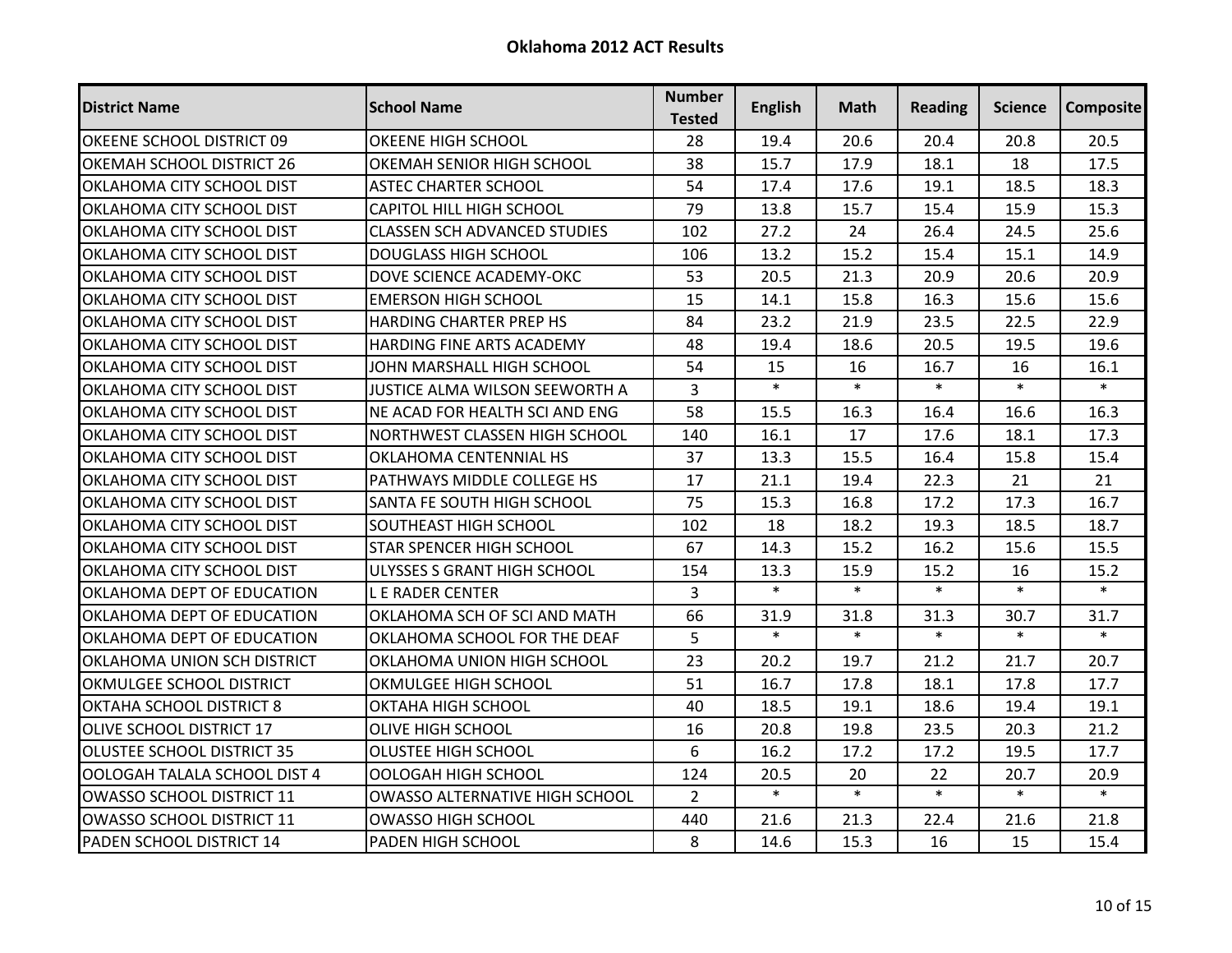| <b>District Name</b>                  | <b>School Name</b>            | <b>Number</b><br><b>Tested</b> | <b>English</b> | Math   | <b>Reading</b> | Science | <b>Composite</b> |
|---------------------------------------|-------------------------------|--------------------------------|----------------|--------|----------------|---------|------------------|
| PANAMA SCHOOL DISTRICT 20             | PANAMA HIGH SCHOOL            | 24                             | 19.3           | 18.6   | 20.7           | 18.9    | 19.5             |
| PANOLA SCHOOL DISTRICT 4              | PANOLA HIGH SCHOOL            | 8                              | 18             | 18.3   | 20             | 17.9    | 18.9             |
| PAOLI PUBLIC SCHOOLS I 005            | PAOLI HIGH SCHOOL             | 10                             | 17.9           | 20.4   | 19.9           | 19.9    | 19.7             |
| PAULS VALLEY SCH DIST I-18            | PAULS VALLEY SENIOR HS        | 53                             | 22.1           | 21.3   | 22.6           | 21.3    | 22               |
| PAWHUSKA SCHOOL DISTRICT 2            | PAWHUSKA HIGH SCHOOL          | 39                             | 18.8           | 18.5   | 20.3           | 20.3    | 19.6             |
| PAWNEE SCHOOL DISTRICT 1              | PAWNEE HIGH SCHOOL            | 35                             | 17.9           | 17.5   | 19.6           | 19.5    | 18.7             |
| PERKINS-TRYON SCHOOL DIST 56          | PERKINS-TRYON HIGH SCHOOL     | 62                             | 21.3           | 20.2   | 22.6           | 21.5    | 21.5             |
| PERRY SCHOOL DISTRICT I-1             | PERRY SENIOR HIGH SCHOOL      | 45                             | 19.2           | 20     | 21             | 20.7    | 20.4             |
| PIEDMONT SCHOOL DISTRICT 22           | PIEDMONT HIGH SCHOOL          | 117                            | 21             | 21.4   | 21.4           | 21.5    | 21.5             |
| PIONEER-PLEASANT VALE SD 1056         | PIONEER HIGH SCHOOL           | 28                             | 21             | 21.5   | 22.1           | 21.5    | 21.6             |
| PITTSBURG SCHOOL DISTRICT 63          | PITTSBURG HIGH SCHOOL         | $\overline{2}$                 | $\ast$         | $\ast$ | $\ast$         | $\ast$  | $\ast$           |
| PLAINVIEW SCHOOL DISTRICT I-27        | PLAINVIEW HIGH SCHOOL         | 83                             | 22.2           | 21.7   | 22.7           | 20.6    | 22               |
| POCOLA SCHOOL DISTRICT 7              | POCOLA OKLA HIGH SCHOOL       | 23                             | 19.2           | 18     | 21             | 20.3    | 19.8             |
| PONCA CITY PUBLIC SCH DIST            | PONCA CITY SENIOR HIGH SCHOOL | 181                            | 22.6           | 21.6   | 23.2           | 22.2    | 22.5             |
| POND CREEK-HUNTER SD I-90             | POND CREEK-HUNTER HIGH SCHOOL | 13                             | 20.5           | 20.5   | 22.2           | 21.5    | 21.3             |
| PORTER CONS IND SCH DIST 365          | PORTER HIGH SCHOOL            | 13                             | 16.5           | 17.6   | 18.5           | 19      | 18.1             |
| PORUM SCHOOL DISTRICT I-088           | PORUM HIGH SCHOOL             | 13                             | 17.5           | 17.6   | 18.6           | 19.2    | 18.4             |
| POTEAU SCHOOL DISTRICT 29             | POTEAU SENIOR HIGH SCHOOL     | 100                            | 20.6           | 18.9   | 21.6           | 20.4    | 20.6             |
| PRAGUE SCHOOL DISTRICT 103            | PRAGUE SENIOR HIGH SCHOOL     | 60                             | 20.7           | 20.9   | 21.1           | 21      | 21               |
| <b>PRESTON SCHOOL DISTRICT 5</b>      | PRESTON HIGH SCHOOL           | 25                             | 20.4           | 21.6   | 21.2           | 21.6    | 21.3             |
| PRUE SCHOOL DISTRICT 50               | PRUE PUBLIC SCHOOL            | 8                              | 17.8           | 16.1   | 20.9           | 17.4    | 18.3             |
| PRYOR SCHOOL DISTRICT 1               | PRYOR HIGH SCHOOL             | 134                            | 21.4           | 19.6   | 22.3           | 21.3    | 21.3             |
| PURCELL SCHOOL DISTRICT 15            | PURCELL HIGH SCHOOL           | 69                             | 20.9           | 20.6   | 22.1           | 20.9    | 21.3             |
| PUTNAM CITY SCHOOL DISTRICT 1         | PUTNAM CITY ACADEMY           | 18                             | 15.1           | 15.9   | 16.2           | 16.8    | 16.1             |
| PUTNAM CITY SCHOOL DISTRICT 1         | PUTNAM CITY HIGH SCHOOL       | 245                            | 19.8           | 19.6   | 21             | 20.5    | 20.4             |
| PUTNAM CITY SCHOOL DISTRICT 1         | PUTNAM CITY NORTH HIGH SCHOOL | 362                            | 21.6           | 21     | 22.4           | 21.6    | 21.8             |
| PUTNAM CITY SCHOOL DISTRICT 1         | PUTNAM CITY WEST HIGH SCHOOL  | 154                            | 18.7           | 18.9   | 20.2           | 19.7    | 19.5             |
| <b>QUAPAW INDEPENDENT SCH DIST 14</b> | <b>QUAPAW HIGH SCHOOL</b>     | 14                             | 16.9           | 18     | 18.9           | 18.7    | 18.3             |
| <b>QUINTON SCHOOL DISTRICT 17</b>     | <b>QUINTON JR SR HS</b>       | 30                             | 19             | 18.3   | 21.3           | 20      | 19.8             |
| RATTAN IND SCHOOL DISTRICT 1          | RATTAN HIGH SCHOOL            | 17                             | 17.5           | 17.9   | 17.9           | 19.2    | 18.3             |
| <b>RED OAK SCHOOL DISTRICT I-2</b>    | <b>RED OAK SCHOOL</b>         | 10                             | 18.1           | 16.8   | 18.4           | 18.3    | 18               |
| <b>REYDON SCHOOL DISTRICT 6</b>       | <b>REYDON HIGH SCHOOL</b>     | $2^{\circ}$                    | $\ast$         | $\ast$ | $\ast$         | $\ast$  | $\ast$           |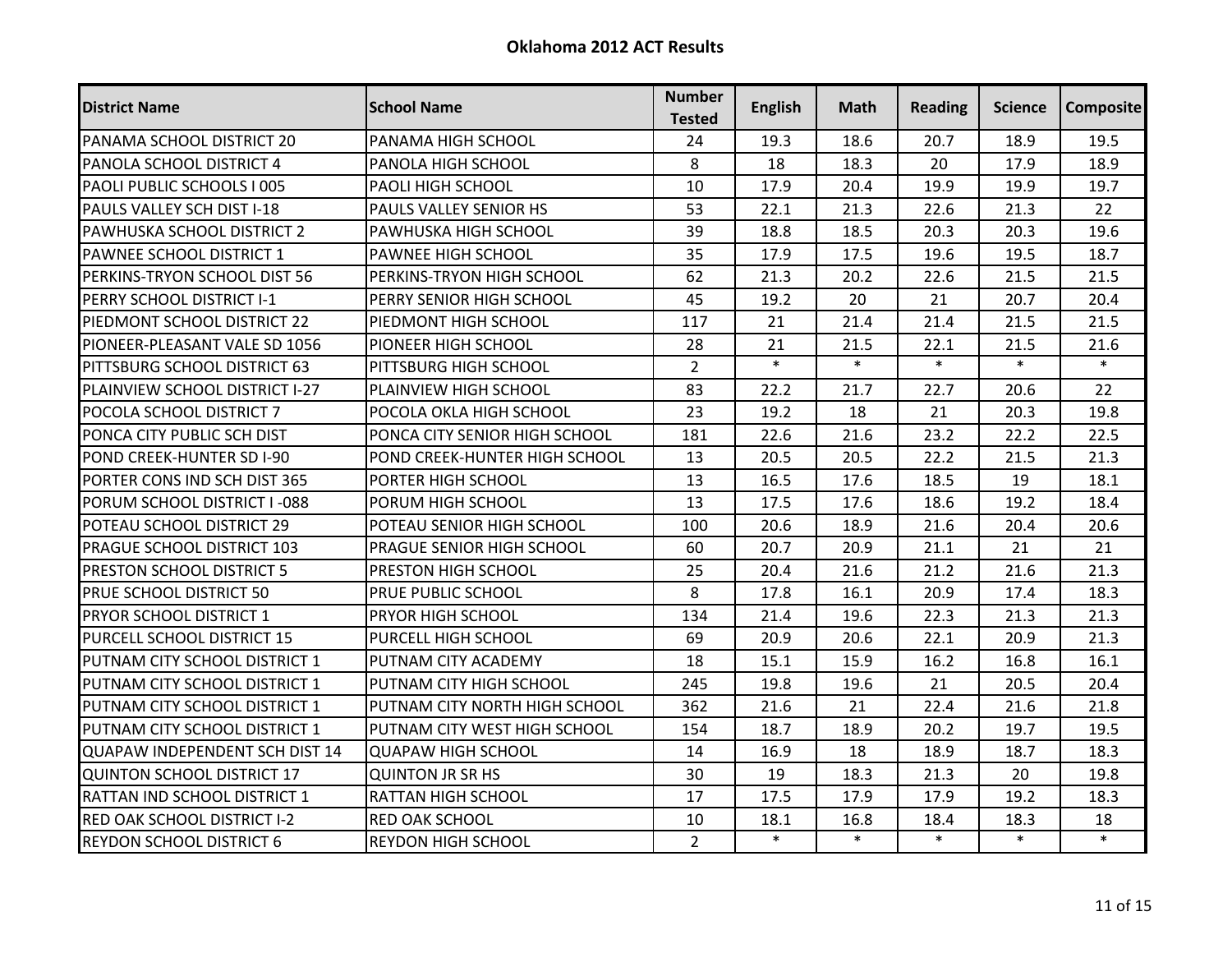| <b>District Name</b>                  | <b>School Name</b>                    | <b>Number</b><br><b>Tested</b> | <b>English</b> | Math | <b>Reading</b> | Science | <b>Composite</b> |
|---------------------------------------|---------------------------------------|--------------------------------|----------------|------|----------------|---------|------------------|
| RINGLING SCHOOL DISTRICT 14           | <b>RINGLING HIGH SCHOOL</b>           | 31                             | 18             | 17.6 | 19.7           | 19.3    | 18.7             |
| RINGWOOD SCHOOL DISTRICT I-1          | RINGWOOD HIGH SCHOOL                  | 22                             | 19.5           | 19.9 | 21.9           | 20.9    | 20.6             |
| <b>RIPLEY SCHOOL DISTRICT I-3</b>     | <b>RIPLEY HIGH SCHOOL</b>             | 23                             | 20             | 19.8 | 21.6           | 20.3    | 20.7             |
| ROCK CREEK IND SCHOOL DISTRICT        | ROCK CREEK HIGH SCHOOL                | 18                             | 19.3           | 19.5 | 19.7           | 18.8    | 19.3             |
| <b>ROFF SCHOOL DISTRICT 37</b>        | <b>ROFF HIGH SCHOOL</b>               | 19                             | 17.8           | 18.3 | 18.2           | 18.6    | 18.3             |
| ROLAND IND SCHOOL DISTRICT 5          | ROLAND HIGH SCHOOL                    | 78                             | 18.5           | 18.3 | 19.8           | 18.9    | 19               |
| RUSH SPRINGS SCHOOL DIST 68           | <b>RUSH SPRINGS HIGH SCHOOL</b>       | 21                             | 18             | 17.4 | 19.3           | 19.2    | 18.6             |
| IRYAN SCHOOL DISTRICT 1               | <b>RYAN HIGH SCHOOL</b>               | 11                             | 17.8           | 17.8 | 19.3           | 17.2    | 18.1             |
| <b>SALINA SCHOOL DISTRICT 16</b>      | SALINA HIGH SCHOOL                    | 40                             | 18.9           | 18.2 | 20.2           | 19.6    | 19.3             |
| SALLISAW IND SCHOOL DIST 1            | SALLISAW HIGH SCHOOL                  | 91                             | 19.9           | 19.3 | 20.9           | 19.9    | 20.2             |
| <b>SAND SPRINGS SCHOOL DISTRICT</b>   | <b>CHARLES PAGE HIGH SCHOOL</b>       | 213                            | 21.4           | 21.1 | 22.9           | 21.4    | 21.8             |
| SAPULPA SCHOOL DISTRICT I-33          | SAPULPA HIGH SCHOOL                   | 191                            | 20.1           | 19.6 | 21.3           | 20.8    | 20.6             |
| <b>SASAKWA SCHOOL DISTRICT 10</b>     | SASAKWA HIGH SCHOOL                   | 6                              | 20.7           | 18.7 | 24.2           | 21.3    | 21.3             |
| SAVANNA SCHOOL DISTRICT I-30          | SAVANNA HIGH SCHOOL                   | 21                             | 20.4           | 19.1 | 21.2           | 19      | 20               |
| <b>SAYRE SCHOOL DISTRICT 31</b>       | <b>SAYRE HIGH SCHOOL</b>              | 21                             | 20.7           | 20.6 | 21.7           | 20.7    | 21               |
| <b>SCHULTER SCHOOL DISTRICT 6</b>     | <b>SCHULTER HIGH SCHOOL</b>           | $\overline{7}$                 | 19.3           | 16.9 | 19.9           | 18      | 18.7             |
| SEILING SCHOOL DISTRICT I-8           | SEILING HIGH SCHOOL                   | 26                             | 18.2           | 19.1 | 18.5           | 19.6    | 19               |
| SEMINOLE SCHOOL DIST I-1              | SEMINOLE HIGH SCHOOL                  | 62                             | 17.7           | 19   | 20             | 19.1    | 19               |
| SENTINEL SCHOOL DISTRICT 1            | <b>BLANCHE THOMAS SENIOR HIGH SCH</b> | 16                             | 17.5           | 19.4 | 20.1           | 18.9    | 19.2             |
| SEQUOYAH PUBLIC SCH DIST 1-6          | SEQUOYAH HIGH SCHOOL                  | 77                             | 19.8           | 19.1 | 20.5           | 20.4    | 20.1             |
| <b>SHARON-MUTUAL SCH DIST 3</b>       | <b>SHARON MUTUAL HIGH</b>             | 13                             | 18.3           | 17.9 | 18.4           | 19.5    | 18.7             |
| <b>SHATTUCK SCH DIST 42</b>           | SHATTUCK JR SR HIGH SCHOOL            | 15                             | 18.8           | 18.9 | 21.3           | 18.7    | 19.5             |
| SHAWNEE PUBLIC SCHOOL DISTRICT        | <b>JIM THORPE ACADEMY</b>             | 6                              | 19             | 19.3 | 21.7           | 19.3    | 20.2             |
| <b>SHAWNEE PUBLIC SCHOOL DISTRICT</b> | SHAWNEE SENIOR HIGH SCHOOL            | 126                            | 20.2           | 20   | 20.5           | 20      | 20.3             |
| SHIDLER SCHOOL DISTRICT 11            | SHIDLER HIGH SCHOOL                   | 9                              | 18.2           | 18.1 | 18.7           | 18.9    | 18.7             |
| SILO SCHOOL DISTRICT 1                | SILO HIGH SCHOOL                      | 34                             | 19.6           | 18.3 | 20.4           | 19.2    | 19.5             |
| <b>SKIATOOK SCHOOL DISTRICT 7</b>     | <b>SKIATOOK HIGH SCHOOL</b>           | 131                            | 19.6           | 19.2 | 20.7           | 20.3    | 20               |
| <b>SMITHVILLE SCHOOL DIST I-14</b>    | SMITHVILLE HIGH SCHOOL                | 15                             | 17             | 17.5 | 19.3           | 19.1    | 18.3             |
| <b>SNYDER SCHOOL DISTRICT IOO4</b>    | <b>SNYDER HIGH SCHOOL</b>             | 34                             | 19.1           | 19.4 | 20.9           | 20.9    | 20.2             |
| SOPER SCHOOL DISTRICT 4               | <b>SOPER PUBLIC SCHOOL</b>            | 20                             | 16.1           | 16.3 | 17.2           | 17.6    | 17               |
| <b>SOUTH COFFEYVILLE SCH DIST 51</b>  | SOUTH COFFEYVILLE HIGH SCHOOL         | 14                             | 17.9           | 17.1 | 20.2           | 17.9    | 18.4             |
| <b>SPERRY SCHOOL DISTRICT 8</b>       | SPERRY HIGH SCHOOL                    | 50                             | 20.8           | 20.4 | 22.4           | 20.9    | 21.2             |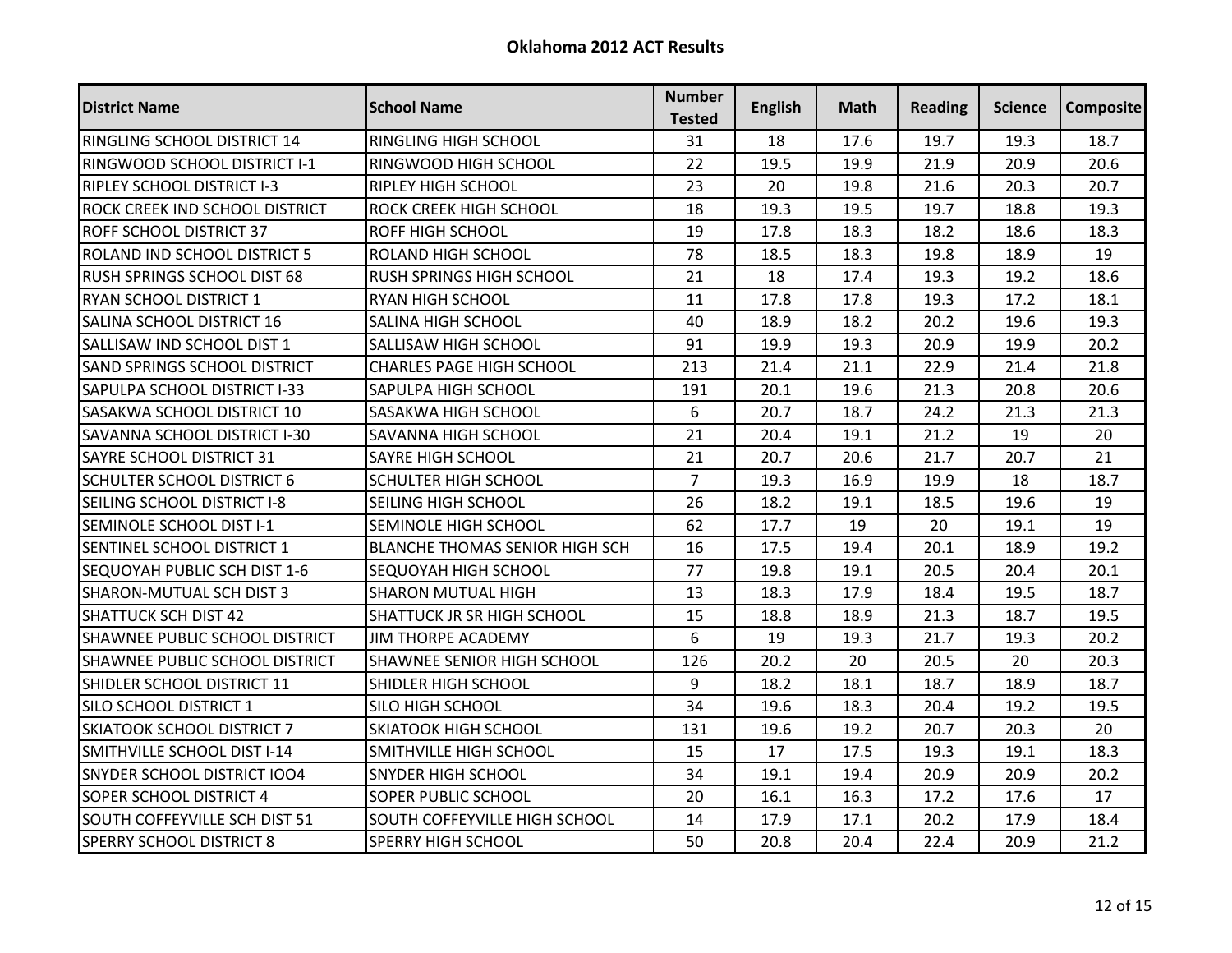| <b>District Name</b>                 | <b>School Name</b>             | <b>Number</b><br><b>Tested</b> | <b>English</b> | Math   | <b>Reading</b> | Science | <b>Composite</b> |
|--------------------------------------|--------------------------------|--------------------------------|----------------|--------|----------------|---------|------------------|
| SPIRO SCHOOL DISTRICT 2              | SPIRO HIGH SCHOOL              | 51                             | 19.1           | 18.2   | 19.5           | 18.9    | 19.1             |
| SPRINGER SCHOOL DISTRICT 21          | SPRINGER HIGH SCHOOL           | 6                              | 18             | 20.5   | 21.5           | 20.3    | 20.3             |
| <b>STERLING SCHOOL DISTRICT</b>      | <b>STERLING HIGH SCHOOL</b>    | 15                             | 20.5           | 17.5   | 21.7           | 19.9    | 20               |
| STIGLER SCHOOL DISTRICT 20           | <b>STIGLER HIGH SCHOOL</b>     | 38                             | 19.8           | 18.8   | 22.3           | 19.7    | 20.3             |
| STILLWATER IND SCHOOL DISTRICT       | STILLWATER HIGH SCHOOL         | 300                            | 22.6           | 22.5   | 23.1           | 22.3    | 22.8             |
| STILWELL SCHOOL DISTRICT I-25        | STILWELL HIGH SCHOOL           | 74                             | 17.5           | 17.2   | 19.2           | 19.2    | 18.4             |
| <b>STONEWALL SCH DIST 30</b>         | STONEWALL HIGH SCHOOL          | 10                             | 20.1           | 21.3   | 21.1           | 21.4    | 21.3             |
| <b>STRATFORD SCHOOL DISTRICT 2</b>   | <b>STRATFORD HIGH SCHOOL</b>   | 18                             | 17.4           | 18.7   | 19.7           | 18.4    | 18.7             |
| STRINGTOWN SCHOOL DISTRICT 7         | STRINGTOWN HIGH SCHOOL         | $\overline{4}$                 | $\ast$         | $\ast$ | $\ast$         | $\ast$  | $\ast$           |
| ISTROTHER SCHOOL DISTRICT 14         | STROTHER JR-SR HIGH SCHOOL     | 15                             | 20.3           | 21     | 22.1           | 21.1    | 21.3             |
| <b>STROUD SCHOOL DISTRICT 54</b>     | STROUD SENIOR HIGH SCHOOL      | 31                             | 20.8           | 19     | 21.4           | 20.6    | 20.5             |
| <b>STUART SCHOOL DISTRICT 54</b>     | <b>STUART HIGH SCHOOL</b>      | 20                             | 17             | 19     | 19.6           | 18.9    | 18.8             |
| SULPHUR SCHOOL DISTRICT 1-001        | <b>SULPHUR HIGH SCHOOL</b>     | 47                             | 19             | 19.1   | 20.4           | 19.2    | 19.6             |
| <b>SWEETWATER SCHOOL DISTRICT 15</b> | SWEETWATER HIGH SCHOOL         | $\overline{3}$                 | $\ast$         | $\ast$ | $\ast$         | $\ast$  | $\ast$           |
| TAHLEQUAH PUB SCH DIST I-35          | <b>TAHLEQUAH HIGH SCHOOL</b>   | 193                            | 20.5           | 19.4   | 21.5           | 20.6    | 20.6             |
| <b>TALIHINA SCHOOL DISTRICT 52</b>   | <b>TALIHINA HIGH SCHOOL</b>    | 24                             | 17.6           | 17.8   | 18.6           | 18.3    | 18.3             |
| <b>TALOGA SCHOOL DISTRICT 10</b>     | <b>TALOGA HIGH SCHOOL</b>      | 5                              | $\ast$         | $\ast$ | $\ast$         | $\ast$  | $\ast$           |
| TECUMSEH SCHOOL DISTRICT I-92        | CENTRAL OK JUVENILE TRTMNT CTR | 8                              | 15.3           | 15.8   | 17.3           | 16.3    | 16.3             |
| TECUMSEH SCHOOL DISTRICT I-92        | <b>TECUMSEH HIGH SCHOOL</b>    | 80                             | 19.9           | 19.8   | 21.3           | 20.9    | 20.6             |
| TEMPLE SCHOOL DISTRICT 101           | <b>TEMPLE HIGH SCHOOL</b>      | 6                              | 18.3           | 18.2   | 18.3           | 19      | 18.5             |
| TEXHOMA SCHOOL DISTRICT 61           | <b>TEXHOMA HIGH SCHOOL</b>     | 30                             | 16             | 18.1   | 18             | 18.7    | 17.8             |
| THACKERVILLE SCHOOL DISTRICT 4       | THACKERVILLE HIGH SCHOOL       | 11                             | 19.4           | 21.3   | 19.6           | 20.4    | 20.5             |
| THOMAS-FAY-CUSTER UNIF SD I-7        | THOMAS FAY CUSTER UNIFIED HS   | 19                             | 20.2           | 20.2   | 21.7           | 20.9    | 20.9             |
| <b>TIMBERLAKE SCHOOL DISTRICT</b>    | TIMBERLAKE PUBLIC HIGH SCHOOL  | 12                             | 19.8           | 20.4   | 20.7           | 21.2    | 20.6             |
| <b>TIPTON SCHOOL DISTRICT 8</b>      | <b>TIPTON HIGH SCHOOL</b>      | 11                             | 19.7           | 20.1   | 20.3           | 20.9    | 20.3             |
| <b>TISHOMINGO SCHOOL DISTRICT 20</b> | TISHOMINGO HIGH SCHOOL         | 44                             | 20             | 20     | 20.8           | 20.6    | 20.6             |
| TONKAWA PUBLIC SCHOOL DISTRICT       | <b>TONKAWA HIGH SCHOOL</b>     | 38                             | 19.1           | 20.7   | 20.3           | 20.9    | 20.3             |
| <b>TULSA INDEPENDENT SCH DIST</b>    | <b>BOOKER T WASHINGTON HS</b>  | 308                            | 23.3           | 22.1   | 23.9           | 23.2    | 23.3             |
| <b>TULSA INDEPENDENT SCH DIST</b>    | <b>CENTRAL HIGH SCHOOL</b>     | 104                            | 15.9           | 16.7   | 17.1           | 17.3    | 16.9             |
| <b>TULSA INDEPENDENT SCH DIST</b>    | DANIEL WEBSTER HIGH SCHOOL     | 68                             | 17             | 16.9   | 18.9           | 18.7    | 18               |
| <b>TULSA INDEPENDENT SCH DIST</b>    | DOVE SCIENCE ACADEMY           | 23                             | 20.6           | 19.7   | 20.6           | 19.8    | 20.3             |
| <b>TULSA INDEPENDENT SCH DIST</b>    | <b>EAST CENTRAL SENIOR HS</b>  | 140                            | 15.6           | 16.9   | 17.8           | 17.7    | 17.1             |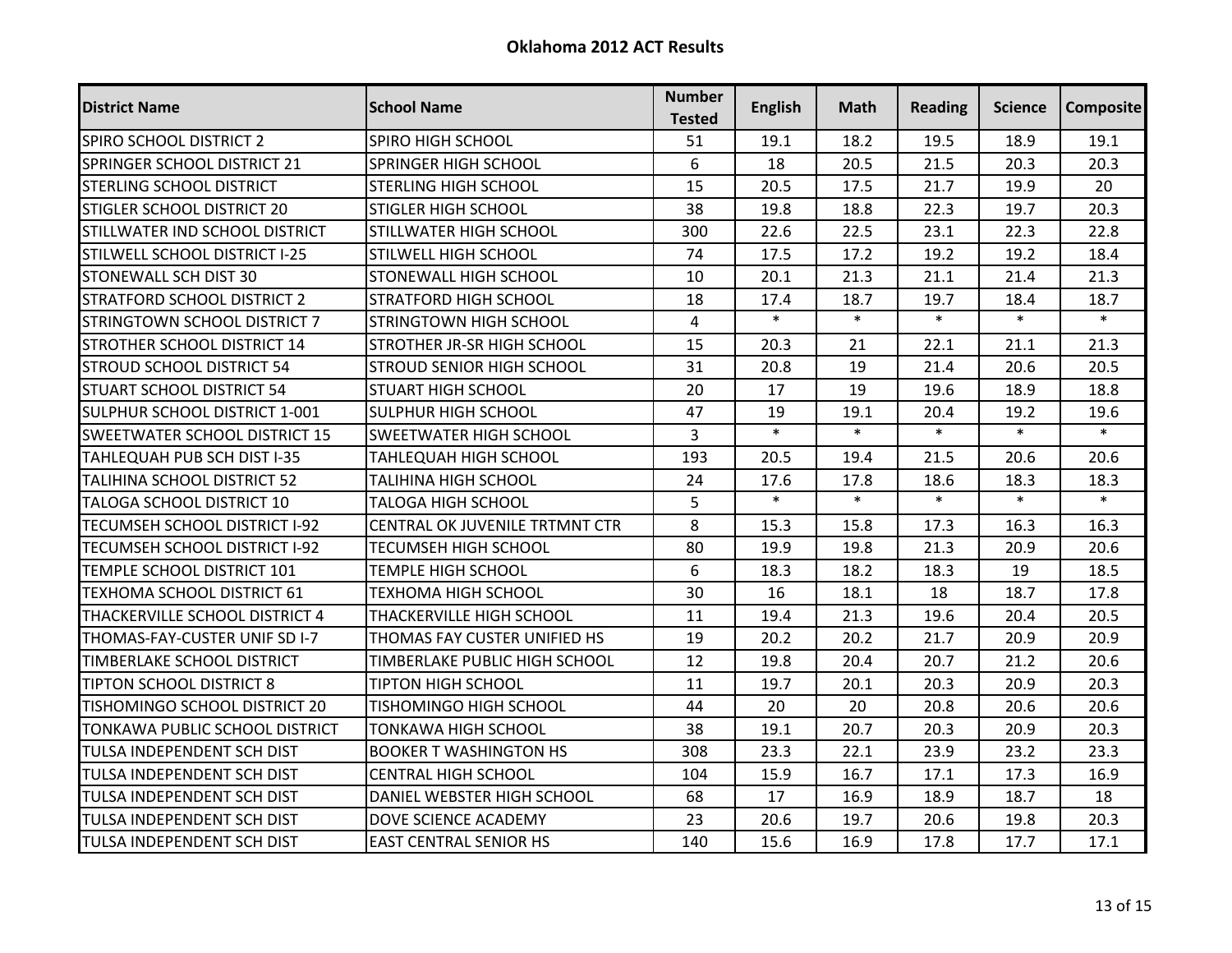| <b>District Name</b>                 | <b>School Name</b>                 | <b>Number</b><br><b>Tested</b> | <b>English</b> | <b>Math</b> | <b>Reading</b> | <b>Science</b> | <b>Composite</b> |
|--------------------------------------|------------------------------------|--------------------------------|----------------|-------------|----------------|----------------|------------------|
| TULSA INDEPENDENT SCH DIST           | MCLAIN HS FOR SCIENCE-TECH         | 50                             | 12.4           | 15.4        | 15.1           | 15.5           | 14.7             |
| TULSA INDEPENDENT SCH DIST           | <b>MEMORIAL SENIOR HIGH SCHOOL</b> | 154                            | 17.9           | 18.4        | 19.2           | 18.9           | 18.8             |
| TULSA INDEPENDENT SCH DIST           | NATHAN HALE HIGH SCHOOL            | 148                            | 15.7           | 16.6        | 17.5           | 17.5           | 16.9             |
| TULSA INDEPENDENT SCH DIST           | PROJECT 12                         | $\mathbf{1}$                   | $\ast$         | $\ast$      | $\ast$         | $\ast$         | $\ast$           |
| TULSA INDEPENDENT SCH DIST           | THOMAS A EDISON HIGH SCHOOL        | 218                            | 20.8           | 20.1        | 22.3           | 21.2           | 21.2             |
| TULSA INDEPENDENT SCH DIST           | TULSA LEARNING ACADEMY             | 11                             | 20.7           | 17.7        | 22.9           | 19.5           | 20.5             |
| TULSA INDEPENDENT SCH DIST           | TULSA MET HIGH SCHOOL              | 3                              | $\ast$         | $\ast$      | $\ast$         | $\ast$         | $\ast$           |
| TULSA INDEPENDENT SCH DIST           | TULSA SCH OF ARTS AND SCIENCES     | 31                             | 27.2           | 23.5        | 26.3           | 24.5           | 25.5             |
| TULSA INDEPENDENT SCH DIST           | WILL ROGERS HIGH SCHOOL            | 17                             | 14             | 15.6        | 16.7           | 15.5           | 15.6             |
| TUPELO SCHOOL DISTRICT I-2           | <b>TUPELO HIGH SCHOOL</b>          | 14                             | 18.5           | 17.9        | 18.8           | 19.1           | 18.6             |
| <b>TURNER SCHOOL DISTRICT 5</b>      | <b>TURNER HIGH SCHOOL</b>          | 12                             | 16.6           | 17.3        | 17.3           | 17             | 17.3             |
| <b>TURPIN SCHOOL DISTRICT I-128</b>  | <b>TURPIN HIGH SCHOOL</b>          | 13                             | 16.8           | 16.9        | 19.5           | 18.5           | 18               |
| TUSHKA SCHOOL DISTRICT I-19          | <b>TUSHKA PUBLIC SCHOOL</b>        | 29                             | 19.8           | 18.1        | 19.5           | 17.6           | 18.9             |
| TUTTLE SCHOOL DISTRICT 97            | <b>TUTTLE HIGH SCHOOL</b>          | 84                             | 18.5           | 19          | 20.4           | 19.8           | 19.5             |
| TYRONE SCHOOL DISTRICT 53            | <b>TYRONE HIGH SCHOOL</b>          | $\overline{7}$                 | 15.3           | 17.6        | 17.7           | 20             | 17.7             |
| UNION CITY SCHOOL DISTRICT 57        | UNION CITY HIGH SCHOOL             | 10                             | 20.5           | 20.9        | 21.9           | 20.5           | 21               |
| UNION PUB SCHOOL DISTRICT I-9        | <b>UNION HIGH SCHOOL</b>           | 770                            | 21.2           | 21.3        | 21.7           | 21.4           | 21.5             |
| UNION PUB SCHOOL DISTRICT I-9        | <b>UNION MID HIGH</b>              | $\mathbf{1}$                   | $\ast$         | $\ast$      | $\ast$         | $\ast$         | $\ast$           |
| VALLIANT SCHOOL DISTRICT I 011       | <b>VALLIANT HIGH SCHOOL</b>        | 48                             | 17.6           | 17.7        | 19.7           | 19.2           | 18.6             |
| VANOSS SCHOOL DISTRICT I-009         | <b>VANOSS HIGH SCHOOL</b>          | 28                             | 17.1           | 18.1        | 19.5           | 18             | 18.3             |
| <b>VARNUM SCHOOL DISTRICT 7</b>      | <b>VARNUM HIGH SCHOOL</b>          | 12                             | 15.6           | 17.6        | 17.8           | 18.3           | 17.5             |
| <b>VELMA-ALMA SCHOOL DISTRICT</b>    | VELMA ALMA HIGH SCHOOL             | 15                             | 19.7           | 18.4        | 21.5           | 21.1           | 20.3             |
| <b>VERDEN SCHOOL DISTRICT 99</b>     | <b>VERDEN HIGH SCHOOL</b>          | 8                              | 18.8           | 18.4        | 18.4           | 19.1           | 18.9             |
| <b>VERDIGRIS SCHOOL DISTRICT</b>     | <b>VERDIGRIS HIGH SCHOOL</b>       | 69                             | 21             | 20.2        | 21.6           | 21.1           | 21.1             |
| VIAN SCHOOL DISTRICT 2               | <b>VIAN HIGH SCHOOL</b>            | 42                             | 18.7           | 18.4        | 20.6           | 19.9           | 19.5             |
| <b>VICI SCHOOL DISTRICT 5</b>        | <b>VICI HIGH SCHOOL</b>            | 8                              | 17.4           | 17.8        | 18.9           | 19.9           | 18.6             |
| <b>VINITA SCHOOL DISTRICT 65</b>     | <b>VINITA HIGH SCHOOL</b>          | 76                             | 19.4           | 18.7        | 19.9           | 19.6           | 19.5             |
| <b>WAGONER SCHOOL DISTRICT I-19</b>  | <b>WAGONER HIGH SCHOOL</b>         | 88                             | 18.8           | 19          | 19.7           | 19.5           | 19.4             |
| <b>WAKITA SCHOOL DISTRICT 33</b>     | <b>WAKITA HIGH SCHOOL</b>          | $\overline{2}$                 | $\ast$         | $\ast$      | $\ast$         | $\ast$         | $\ast$           |
| <b>WALTERS SCHOOL DISTRICT I-001</b> | <b>WALTERS HIGH SCHOOL</b>         | 31                             | 19.2           | 18.7        | 21.2           | 19.9           | 19.8             |
| <b>WANETTE SCHOOL DISTRICT 115</b>   | <b>WANETTE HIGH SCHOOL</b>         | 9                              | 19.2           | 20.2        | 19.9           | 18.4           | 19.6             |
| <b>WAPANUCKA SCHOOL DISTRICT 37</b>  | <b>WAPANUCKA HIGH SCHOOL</b>       | 14                             | 16.8           | 17.1        | 18.5           | 16.7           | 17.6             |